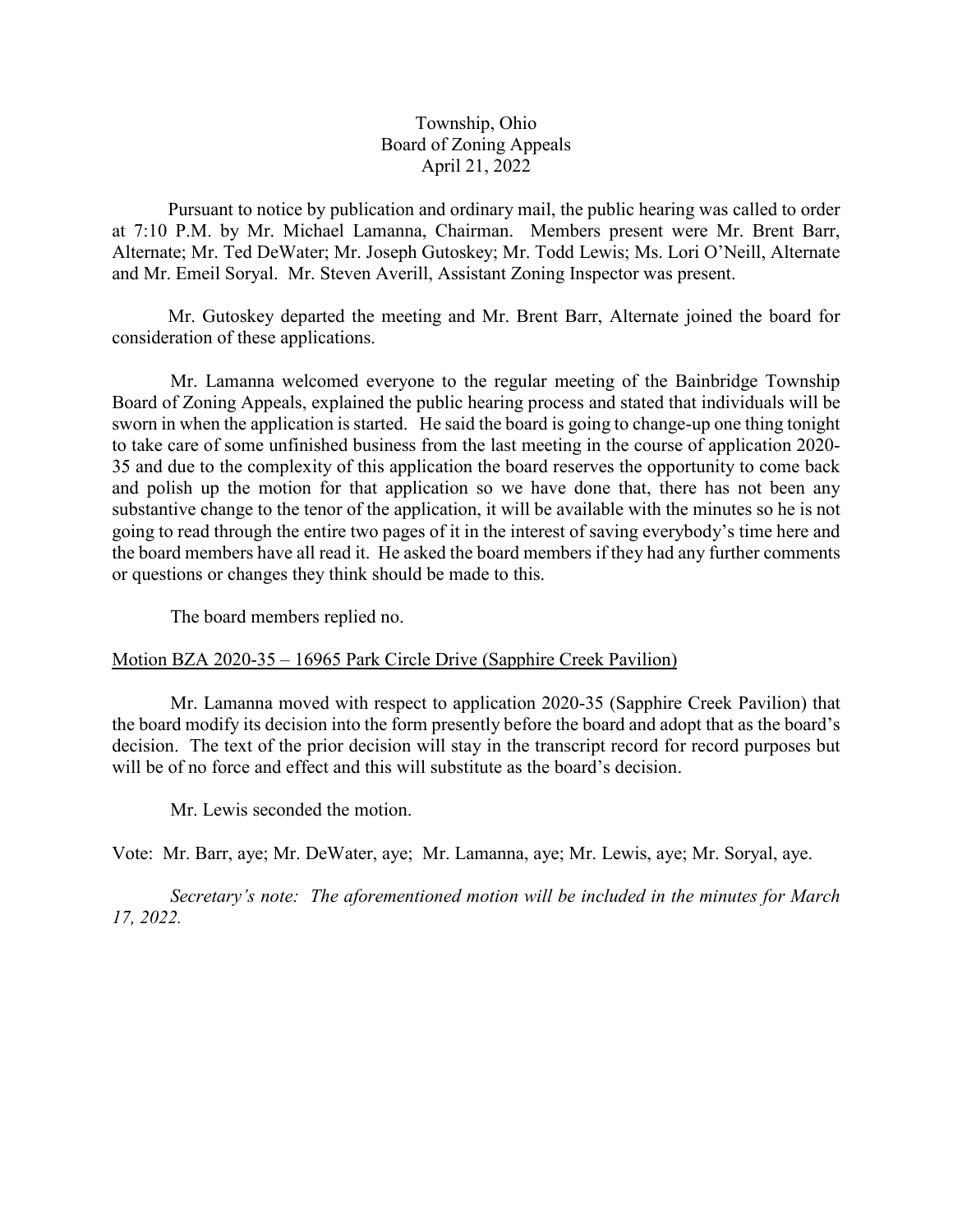#### **MINUTES**

Mr. Lamanna moved to adopt the meeting minutes of March 17, 2022 as they have been prepared by the secretary with the exception of the modified motion for Case 2020-35 which will be added in as the action with respect to that application.

Mr. Lewis seconded the motion.

Vote: Mr. Barr, aye; Mr. DeWater, aye; Mr. Lamanna, aye; Mr. Lewis, aye; Mr. Soryal, aye.

Mr. Lamanna noted that the public hearing will start with Applications 2022-16 and 2022- 17 and then move back to the board's regularly scheduled program at the top with BZA 2022-12 because the applicant happens to be a board member so he is recusing himself from consideration on these applications because of his interest in the properties as a business.

#### Application 2022-16 by ASZ, Inc. for property at 8454 E. Washington Street

The applicant is requesting a review and renewal of an existing conditional use. The property is located in a CB District.

Mr. Emeil Soryal recused himself for this application.

Mr. Emeil Soryal was present to represent this application.

Mr. Lamanna swore in Mr. Emeil Soryal and he let the record reflect that Mr. Soryal was duly sworn.

Mr. Lamanna swore in Mr. Steven Averill, Assistant Zoning Inspector and he let the record reflect that Mr. Averill was duly sworn.

Mr. Lewis asked Mr. Averill if there are any outstanding issues or complaints.

Mr. Steven Averill, Assistant Zoning Inspector testified by saying no issues.

Mr. Lewis asked Mr. Soryal if the nature of his business changed from what was previously approved to its current state.

Mr. Soryal testified other than the tenant on the second floor.

Mr. Lamanna asked if there is anyone that has any questions or issues with this application.

There was no response and the board members replied no.

Since there was no further testimony, this application was concluded.

 $BZA PH 4/21/2022$   $-2-$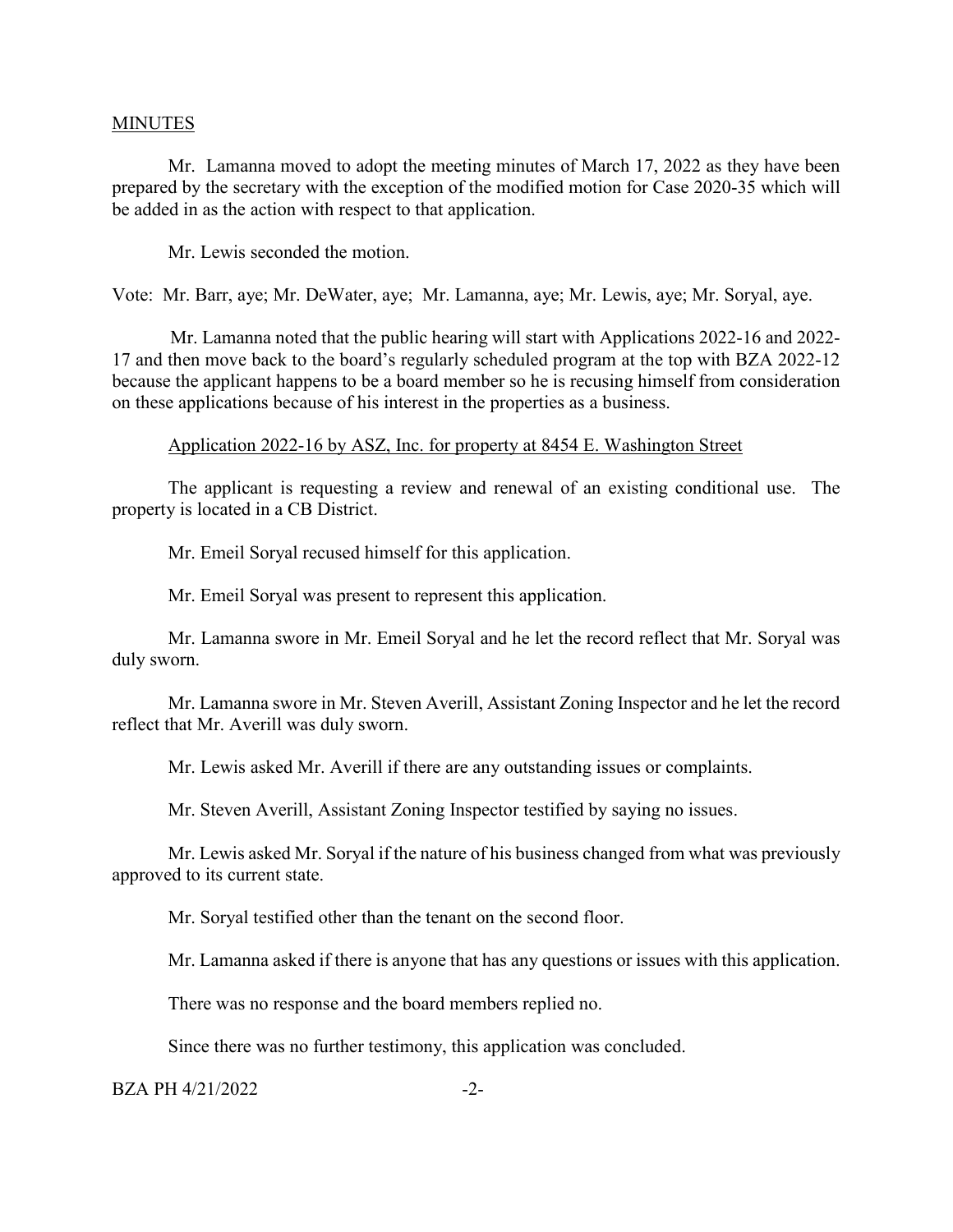#### Motion BZA 2022-16 – 8454 E. Washington Street

Mr. Lamanna stated that since there are no changes since the original approval of this application, no outstanding issues or non-compliances and no public comments with respect to this application he moved to renew this application for a period of five years commencing on the date the board's decision becomes final.

Mr. Barr seconded the motion.

Vote: Mr. Barr, aye; Mr. DeWater, aye; Mr. Lamanna, aye; Mr. Lewis, aye.

# Application 2022-17 by TLC Pet Hospital LLC/Anna Leeb for property at 8452 E. Washington Street

The applicant is requesting a review and renewal of an existing conditional use. The property is located in a CB District.

Mr. Lamanna noted that this conditional use was originally approved in 2007-36.

Mr. Emeil Soryal recused himself for this application.

Ms. Anna Leeb was present to represent this application.

Mr. Lamanna swore in Ms. Anna Leeb and he let the record reflect that Ms. Leeb was duly sworn.

Ms. Anna Leeb testified that she is the new owner of TLC Pet Hospital and operations have remained the same, the office is used for the same thing and she has the fully executed lease agreement and the Member Action appointed her as a member.

Mr. Lamanna asked Ms. Leeb if she purchased the hospital.

Ms. Leeb said she did not, her father owned it and he passed away.

Mr. Lamanna said so you have now taken ownership because you have become the sole member of the LLC.

Ms. Leeb said yes.

Mr. Lamanna said okay. He asked if there are any issues at this location.

Mr. Steven Averill, Assistant Zoning Inspector testified by saying all good.

 $BZA PH 4/21/2022$   $-3-$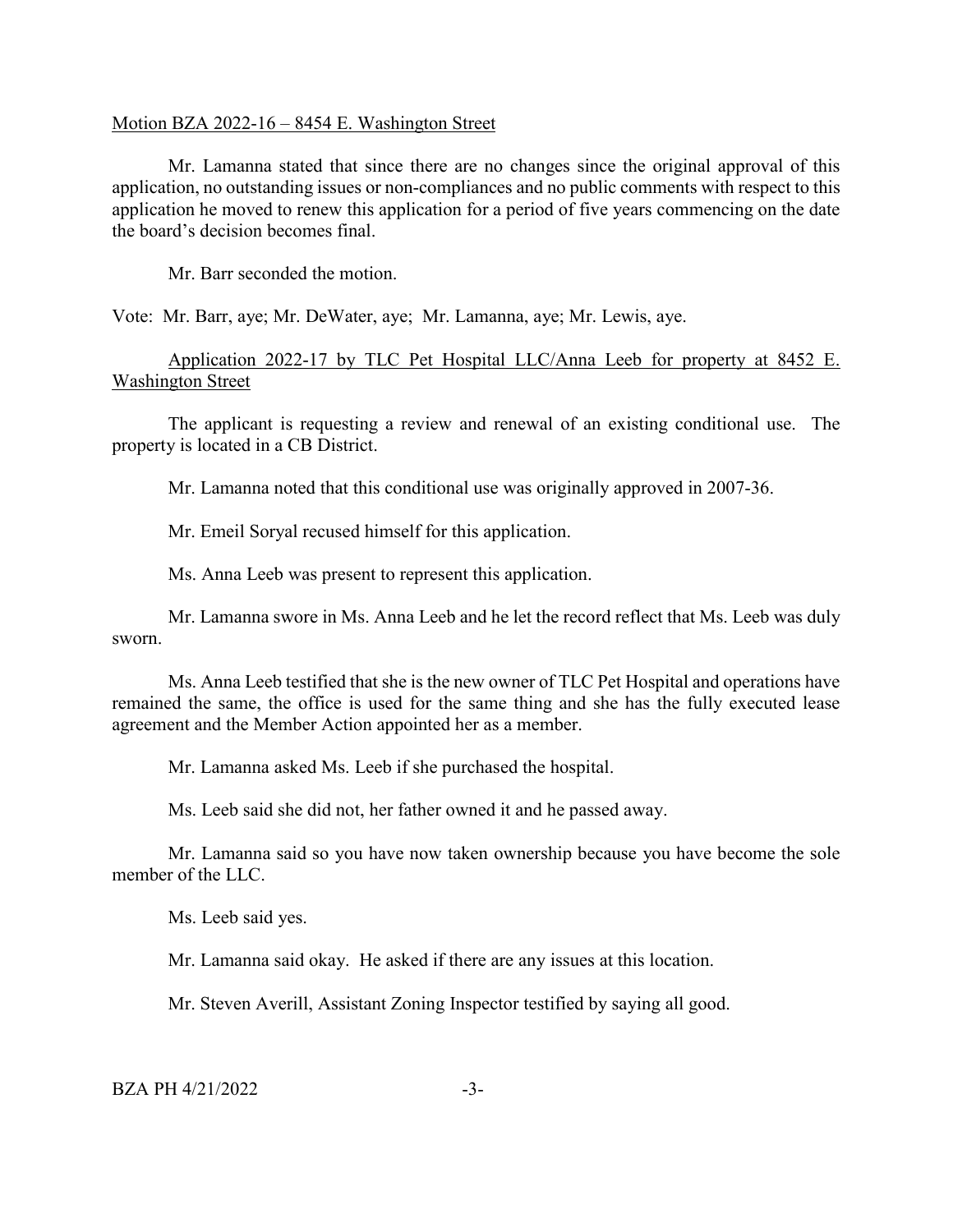Mr. Lamanna said all good and everything in compliance, okay. He asked if anybody has anything to say on this particular application.

Mr. Soryal said he has a question. He said he understands as a building owner or a strip center you have to come every five years for a conditional use certificate but why a tenant in a veterinary office would have to come every five years if nothing changes in their operation and in the building.

Mr. Lamanna said because that itself is a conditional use because that particular use is one of the listed conditional uses so no matter where a veterinary hospital is it would have to come back.

Since there was no further testimony, this application was concluded.

#### Motion BZA 2022 – 17 – 8452 E. Washington Street (TLC Pet Hospital)

Mr. Lamanna moved that the conditional use permit is the same entity but notes that there is a new owner of that entity so the board will treat that as a transfer of a new controlling interest and will approve that ownership transfer and renew the conditional use permit for the veterinary hospital for a period of five years from the date when the board's decision becomes final.

Based on the following findings of fact:

- 1. The hospital has been operated without any complaints.
- 2. It is in compliance with its conditional use requirements.
- 3. There are no pending complaints or any zoning violations.

Mr. Barr seconded the motion.

Vote: Mr. Barr, aye; Mr. DeWater, aye; Mr. Lamanna, aye; Mr. Lewis, aye.

#### Application 2022-12 by Chris Mick for property at 8065 Bainbridge Road

The applicant is requesting area variance(s) for the purpose of constructing an accessory building. The property is located in a R-3A District.

Mr. Chris Mick was present to represent this application.

Mr. Lamanna swore in Mr. Chris Mick and he let the record reflect that Mr. Mick was duly sworn.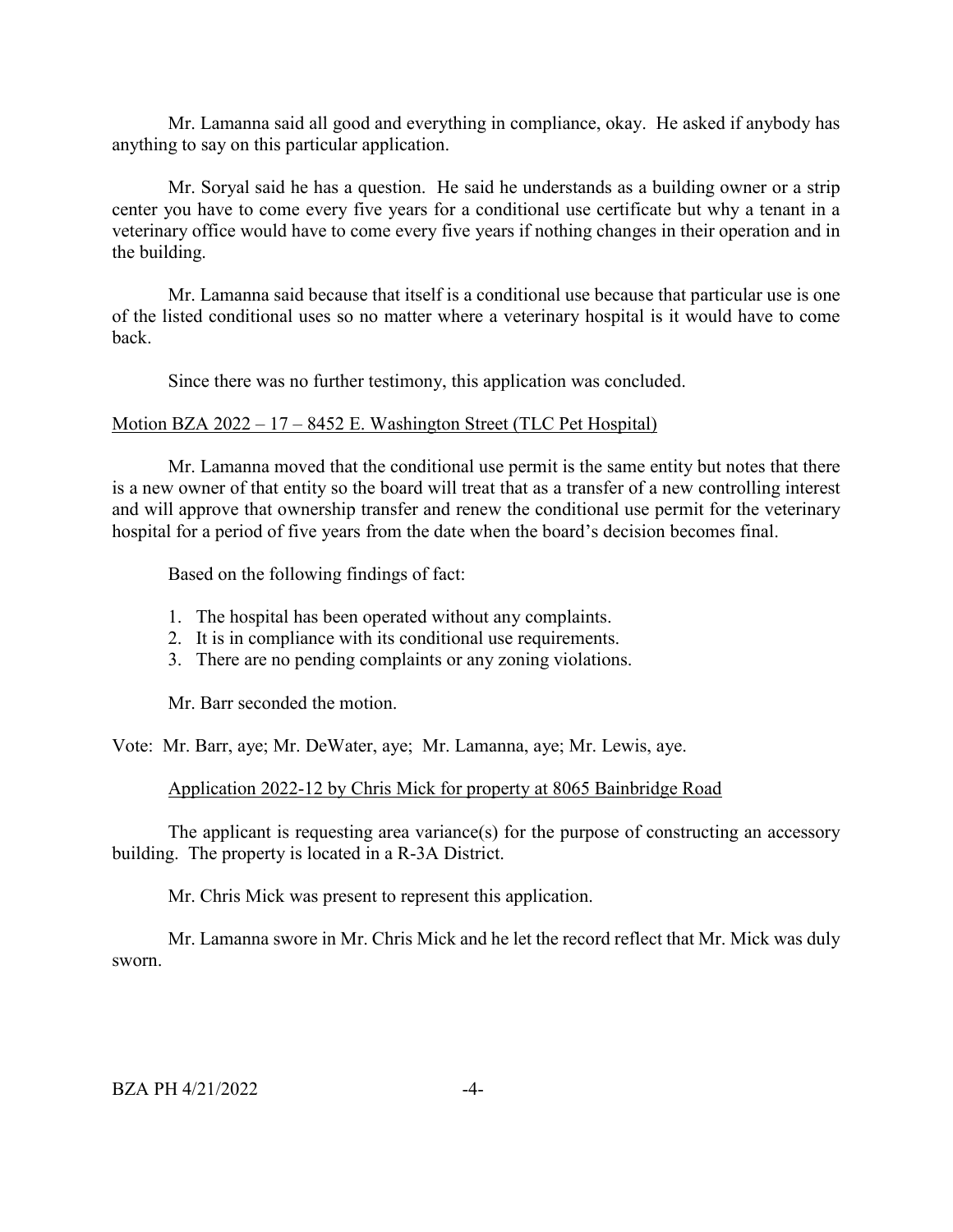Mr. Chris Mick testified that basically they are going to build a two-car detached garage so there is an area variance he guesses they would need for the square footage, it will probably be a 28 x 36. He said it would be possibly a variance for the height, he was trying to match the pitch direction of the house. He said you can see the gable from the existing garage, it is like a 10/12 pitch, the roof might not go that high but if we go 10/12 we would need to go to 23' so we would have a variance for over 15' he believes and then you can see where the existing driveway is relative to the west property line. He said the existing driveway is 12' from the property line and we are looking for a variance for that just to line the garage up with the driveway which would be inside the 15'.

Mr. Barr asked Mr. Mick if he is looking to extend the driveway to the garage.

Mr. Mick said yes he believes.

Mr. Lewis said our zoning code permits a 15' side yard setback.

Mr. Mick said correct.

Mr. Lewis said so let's talk about that if we could please for a minute. He said he is looking at your drawing and it looks like you've got your building set at 28' wide.

Mr. Mick said sure.

Mr. Lewis said okay so you are looking at the corner of the 28' at 15' or less than that.

Mr. Mick said what they are asking for is 12' where the driveway is.

Mr. Lewis said so it is not really 28' because your eaves are beyond your foundation.

Mr. Mick said sure.

Mr. Lewis said so that could be the index point so before we get into whether or not you do or do not have a practical difficulty and this is just a convenience request. He said the other thing that we need to consider is that it doesn't look like there are any gutters or downspouts on your building.

Mr. Mick said there would be gutters, correct.

Mr. Lewis asked where the water is going to go that you collect.

Mr. Mick said it would be up to the engineers to tell him where it needs to go. He said currently the gutters and downspouts on the house go to the curb.

Mr. Lewis asked do they go to the street.

 $BZA PH 4/21/2022$   $-5-$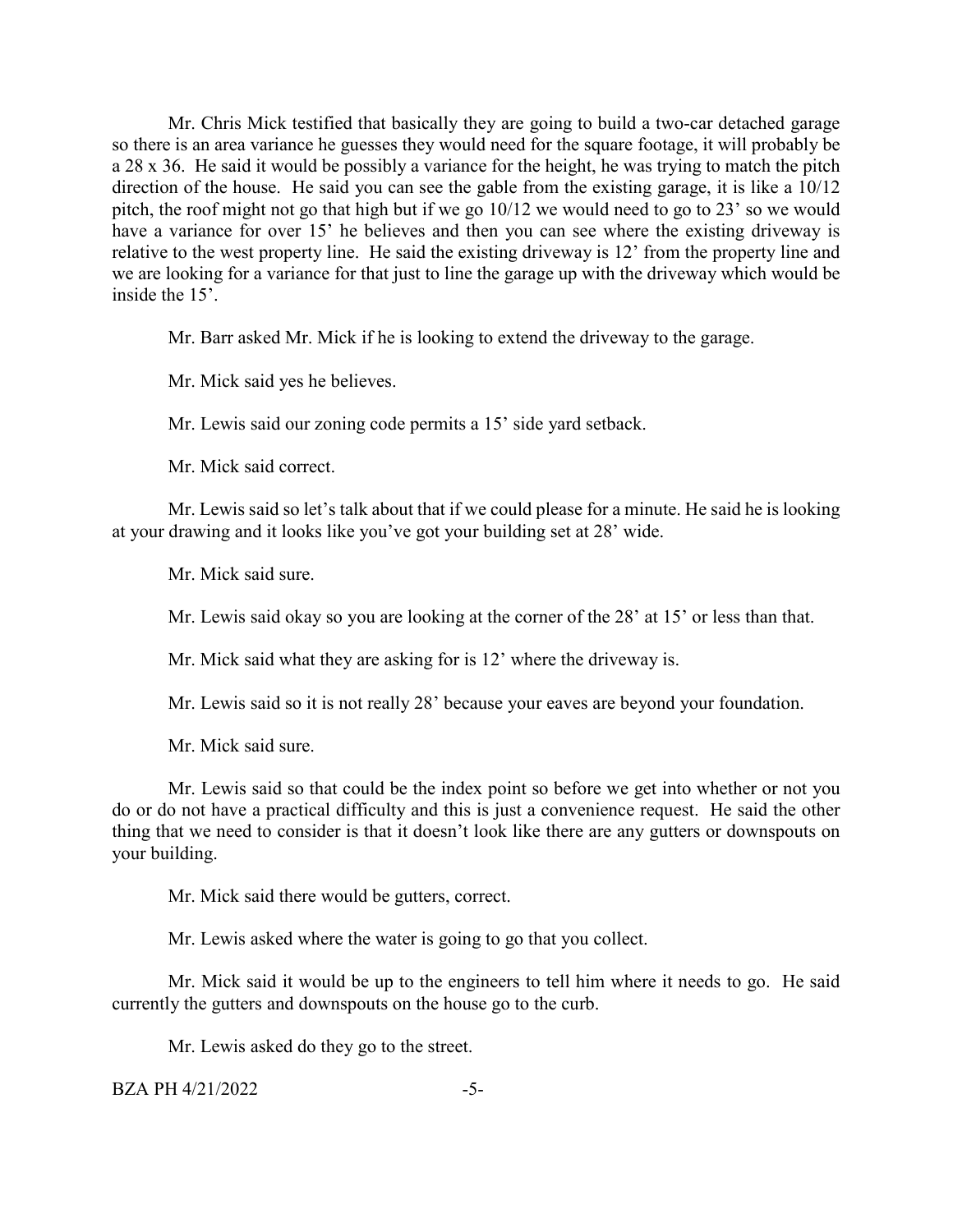Mr. Mick said yes.

Mr. Lewis said he is not looking at the topos on this for the grading to see what direction the water would really flow.

Mr. Mick said it wants to go to the back.

Mr. Lamanna said yes, it wants to go to the back.

Mr. Mick said but the house does flow to the street.

Mr. Lamanna said you have a slight bit of drop to the street.

Mr. Soryal said but you have pipes now so you can tie into that.

Mr. Lamanna said given that there is not a lot of fall in the back. He asked if there is a vacant lot in-between there.

Mr. Mick said there used to be.

Mr. Lamanna said somebody owns that now.

Mr. Mick said there was a house built there a few years back and they lost a big chunk of trees there.

Mr. Lewis said this will be behind the stand of trees into the open space between the look through.

Mr. Mick said the angle we are looking at here is fairly close to where the first of that back chunk of trees.

Mr. Soryal said it looks like the neighbor put a bunch of Pine trees there.

Mr. Mick said yes.

Mr. Lamanna asked did he plant those.

Mr. Mick said they lost a bunch of them so we went together to replant them.

Mr. Soryal said so your garage will be hidden behind the trees.

Mr. Mick said he is not sure from this picture where 20' exactly falls, it is pretty close to that area.

 $BZA PH 4/21/2022$   $-6-$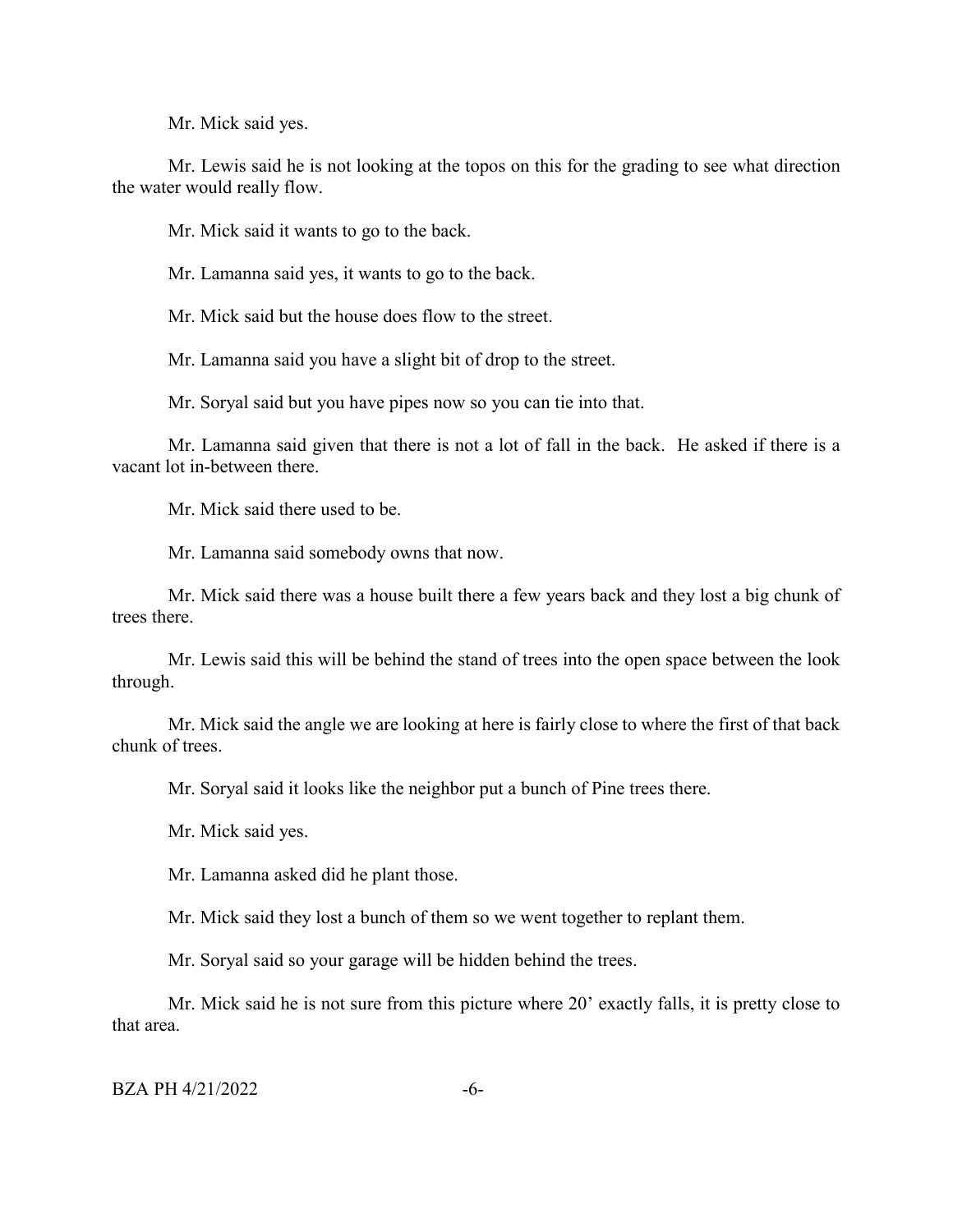Mr. DeWater asked Mr. Mick if he applied for his sediment control permit.

Mr. Mick said no.

Mr. DeWater said in looking at the picture, your septic leach fields, your drawing may be still  $40' - 50'$  away from where your proposed side of your drive is.

Mr. Mick said he just learned this from watching them build the house next door there, they were supposed to have a replacement leach field area available, that was just his thinking that if they ever have to replace that leach field.

Mr. Lewis said that would have been designated by the county, you don't necessarily get to choose.

Mr. Mick said where the location would be, he needs to somewhat be able to put it.

Mr. DeWater asked Mr. Mick where his water well is.

Mr. Soryal said it is right next to the driveway.

Mr. Mick said it is just about between where the trailer and the car are, right beside the driveway.

Mr. Soryal asked if this garage is going to be an addition to your existing garage or are you turning the garage into something else.

Mr. Lamanna said the house has a garage there now.

Mr. Mick said it would be another garage, we would maintain both.

Mr. DeWater asked Mr. Mick if he is using it for a business.

Mr. Mick said no, just for him, workshop and storing toys.

Mr. Lamanna asked what kind of construction this is going to be.

Mr. Mick said he would like to do a foundation but it is all going to depend on the bids he gets for it.

Mr. Lamanna asked about the exterior.

Mr. Mick said it would match the house.

 $BZA PH 4/21/2022$   $-7-$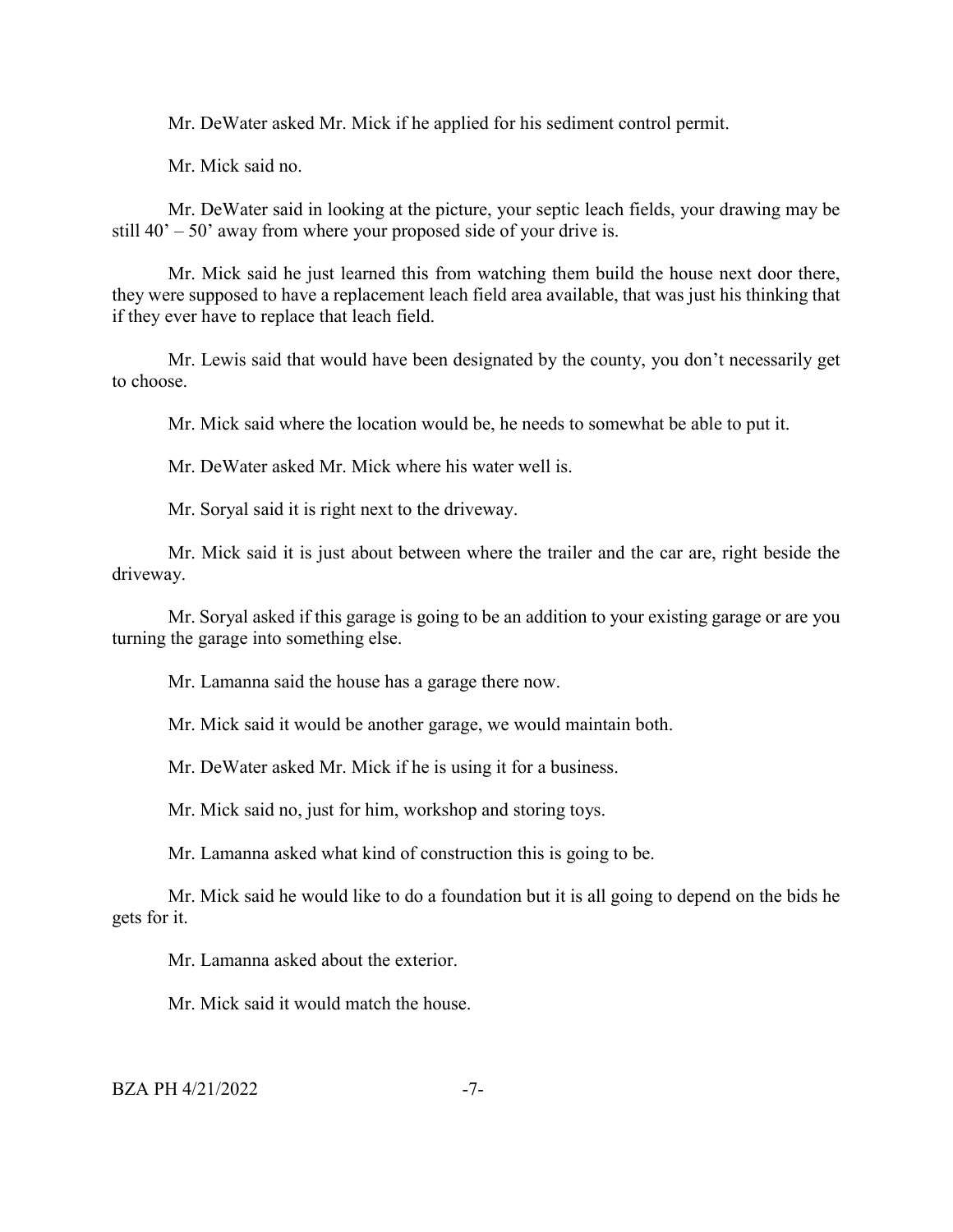Mr. Lewis said so other than the convenience, because you are going to go 20' back from your current pad to the garage door of the extension of your driveway, there is nothing in the way, the code says 15', he is not seeing anything demonstrated on any kind of a practical difficulty to say, okay, why is there a variance needed to place it closer to the property line.

Mr. Mick said basically they are just trying to keep it away from the patio and less in the middle of their backyard.

Mr. Lewis said for 3'.

Mr. Mick said and also it keeps an angle off the driveway. He said the driveway is at 12'.

Mr. Lewis said you specified some lights, some lanterns on this and you were kind enough to submit some spec sheets on the product you were going with.

Mr. Mick said his wife is an interior designer.

Mr. Lewis asked if these are full cut-offs.

Mr. Mick said they are LEDs.

Mr. Lewis asked can you see the bulb if you are looking straight at it or is it a shine-down only.

Mr. Mick said he believes they are LEDs.

Mr. Lewis said that is the type of bulb. He said he thinks our code wants full cut-offs where you can't see the bulb other than maybe your lantern at the street, he was just thinking out loud on that.

Mr. Soryal said you definitely see the bulb in that.

Mr. Lewis said we are getting even closer with the requested variance to the neighbor's property and we've got light that although it suggests that it shines down it also shines out.

Mr. Soryal said correct.

Mr. Lamanna asked if this is the whole fixture.

Mr. Soryal said the light bulb is inside of it, he has seen that many times.

Mr. Lamanna said 690 lumens, that is like a 60 watt bulb.

Mr. Mick said that is just the style.

 $BZA PH 4/21/2022$   $-8-$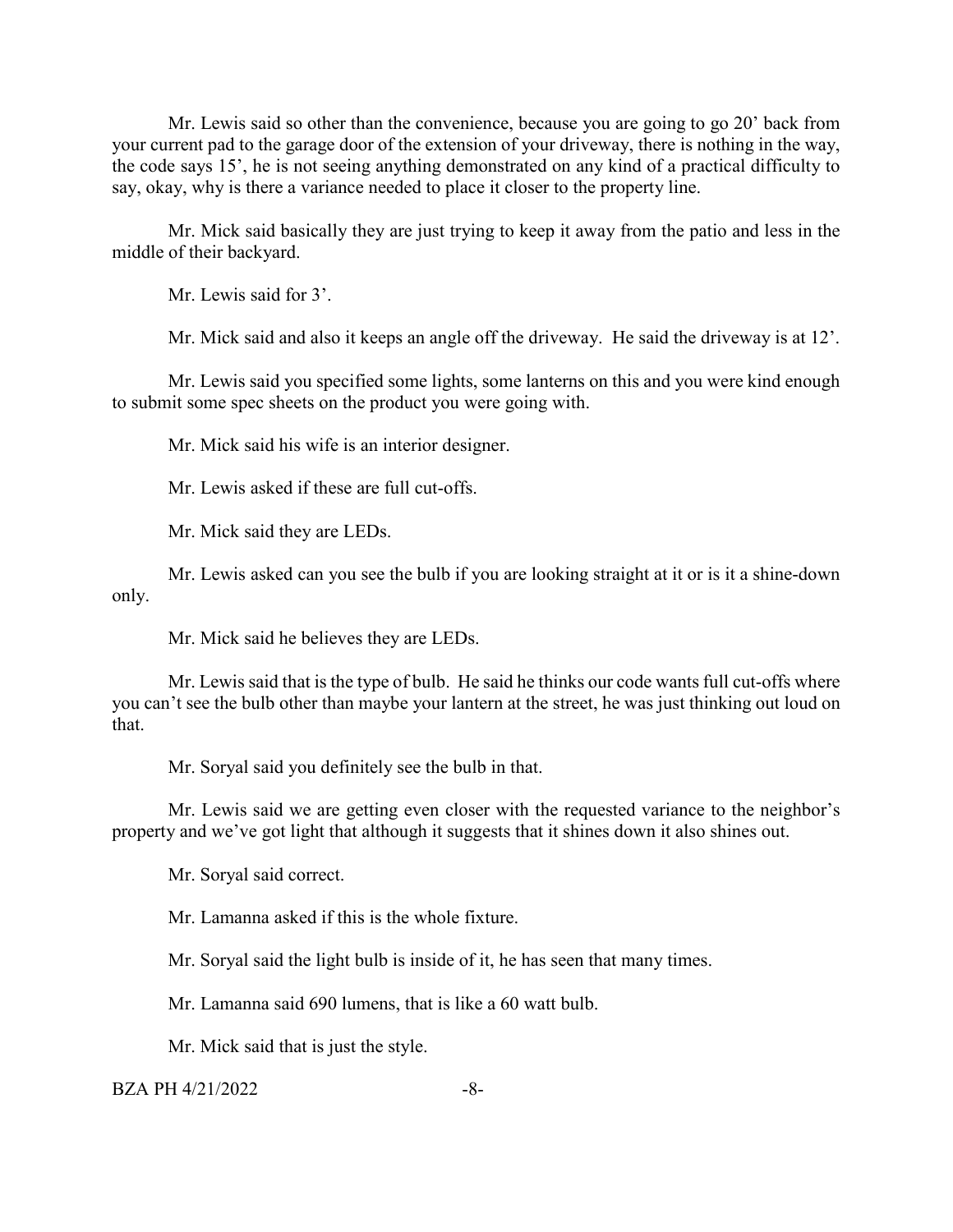Mr. Lamanna said we are talking about a light that is at 690 lumens it is not really.

Mr. Lewis said it is one step above a night light.

Mr. Lamanna said it is like a 60 watt bulb. He said if you are putting 3,000 in then that is a different story. He said this is decorative light, this is not some kind of security light that shines to illuminate.

Mr. Lewis said we just wanted to have the discussion on this part of what you were saying.

Mr. Averill said if it shines into the neighbor's yard we will hear about it.

Mr. Soryal said we are trying to save you from that.

Mr. Averill said he appreciates it.

Mr. Lamanna asked if there are any windows on the side of this at all.

Mr. Mick said not on the side.

Mr. Lamanna said okay.

Mr. Barr said you say it will be sided.

Mr. Mick said it will match the house.

Mr. Lewis said with your overhangs and gutters you are really asking not for 12' but you are asking for 1-1/2' or so less than that.

Mr. Mick said yes, they are 12" overhangs.

Mr. Lewis said which would put it with the gutter so we are down almost to  $10'$ ,  $12' - 15'$ that code has.

Mr. Lamanna asked Mr. Mick how wide his driveway is at the end.

Mr. Mick said about 20'

Mr. Lamanna asked Mr. Mick how much he is actually going to extend the driveway before you hit the garage, it looks like it could be 4' or something like that.

Mr. Mick said not very much.

Mr. Lamanna said because the driveway extends beyond the garage now.

 $BZA PH 4/21/2022$   $-9-$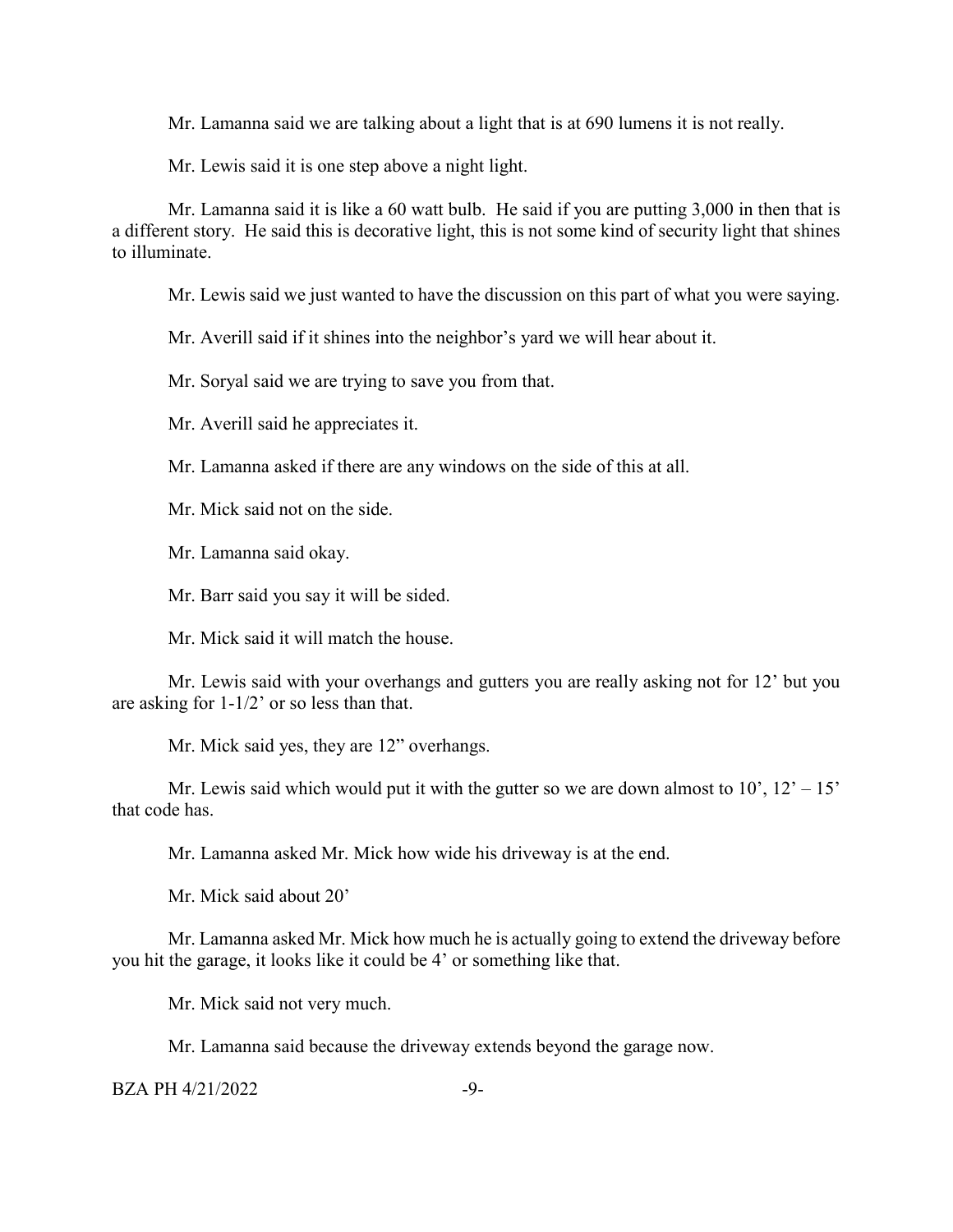Mr. Mick said the existing garage, right.

Mr. Lamanna said right, exactly, just so he is looking at this correctly, it almost goes to the back of the house it looks like because the house goes across and keeps getting farther back. He said so you are going to move this back so, you really cannot deflect it very much.

Mr. Lewis said not even 4'.

Mr. Lamanna asked if anybody else has an interest in this application, no neighbors here.

Mr. Barr said just to clarify, you are going 4' from the existing driveway then starting your drive.

Mr. Mick said correct.

Mr. Barr said originally he heard 20' and then the one picture that came in had a red box sitting way back there, it was a gross misrepresentation, the little box, he doesn't know where the red box came from.

Mr. Soryal said it does say 20' from the house, the garage does but not from the driveway.

Mr. Lamanna said not from the driveway, the driveway already sits back beyond because the garage is kind of pulled forward.

Mr. DeWater said on his drawing he says he is going to move his garage back 6' from the existing driveway, it is 20' wide here and then he's got a 4' extension for a sidewalk coming down the side of the garage which would further come towards that property line on this drawing right here.

Mr. Lewis said if we are 12' off the property line less another 1-1/2' for gutters and overhang.

Mr. Lamanna said with the side door shown here.

Mr. Lewis asked if that is on the house side.

Mr. DeWater said no, it is on the property line side, that brings him down to 8' not 12' because it is a hard surface. He said with the door to the other side of the garage there is a sidewalk out the other side. He said you understand what we are saying, if there are sidewalks there that is actually 8' off the property line not 12', the building is 12' but the sidewalk isn't.

Mr. Mick said they were looking at probably a 36" sidewalk, he was told that that wouldn't count.

```
BZA PH 4/21/2022 -10-
```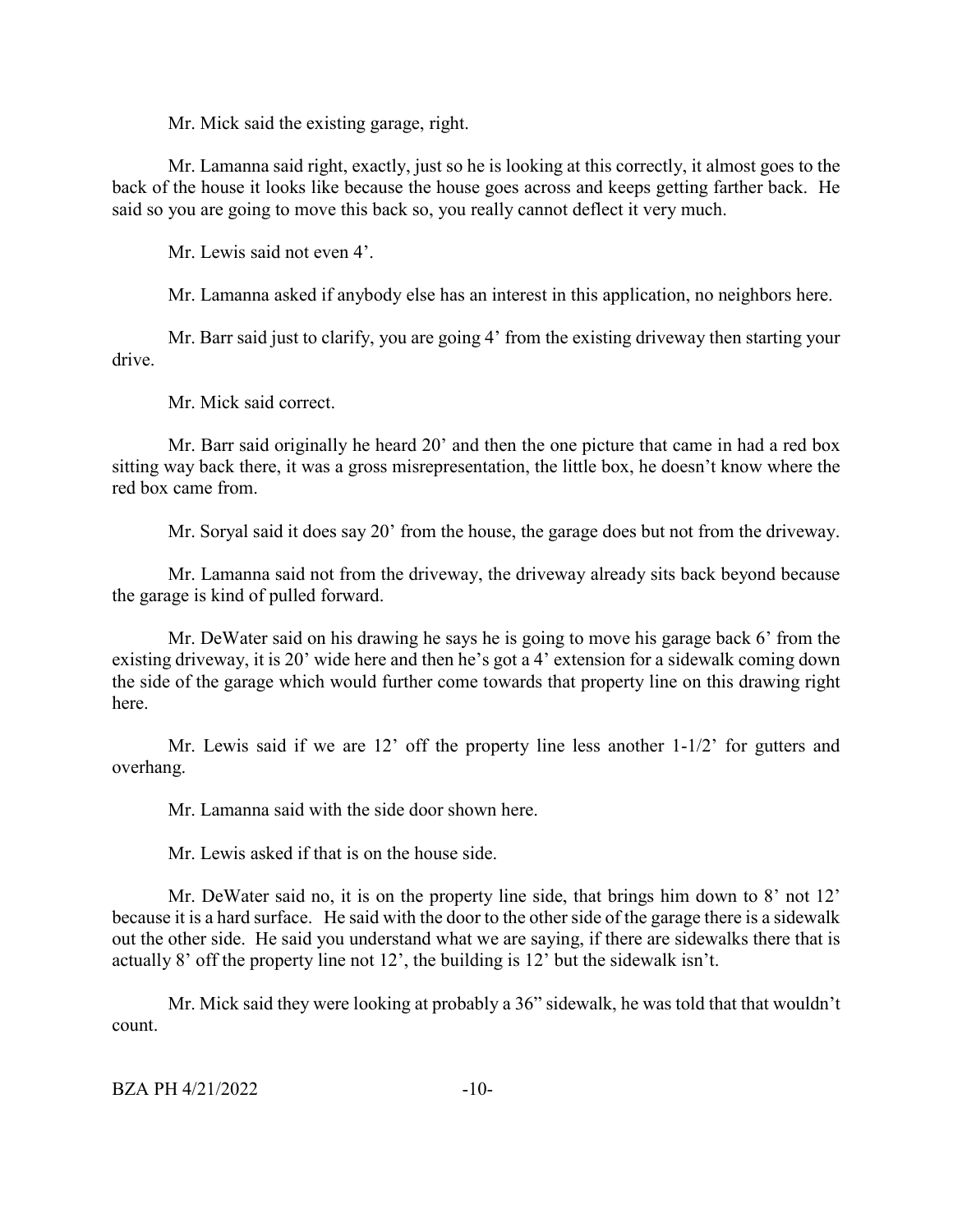Mr. Lewis said it still cuts it to 9'.

Mr. Mick said he understands.

Mr. Soryal said the driveway can get closer to the property line, not the building.

Mr. Mick said something like that, yes, something about a walkway.

Mr. Lamanna said yes except in this case while it is true that a walkway by itself, it doesn't apply to the walkway itself, in this case the walkway is attached to a building which is seeking a variance into the space so if somebody just had a walkway in that space and no building then yes it is true that the walkway isn't covered but once you come in and are asking for a variance for the building then we are looking at all of what the building does so it is not just the building anymore, there is going to be a walkway on the building so it changes the impact some, it is another thing that we have to question, why do we need to have that door there, you could put it on the other side.

Mr. Mick said since his wife is not here he will tell you that he does not have an issue with it on the front, she does not want to see it.

Mr. Barr said on another note for safety purposes you want the door where you can see it from your house versus the door where you cannot see it.

Mr. Mick said as far as putting it on the opposite side with the concrete patio that will kind of get cluttered up but as far as being on the front of the building that would just go right into the driveway.

Mr. Lewis said that would eliminate the sidewalk on the side, that access sidewalk.

Mr. Mick said yes.

Mr. DeWater said you are also asking for a 23' building height. He asked what the existing maximum height is on your house.

Mr. Mick said the house is 30'.

Mr. Lamanna said and the garage is 20'.

Mr. Mick said the existing garage is 20' and the only reason they went with that was the house and the garage both have a 10/12 pitch right now so it is just a matter of matching the look of it, he is not dead set on that, he thinks probably an 8/12 would not look out of place, that was just the maximum.

BZA PH 4/21/2022 -11-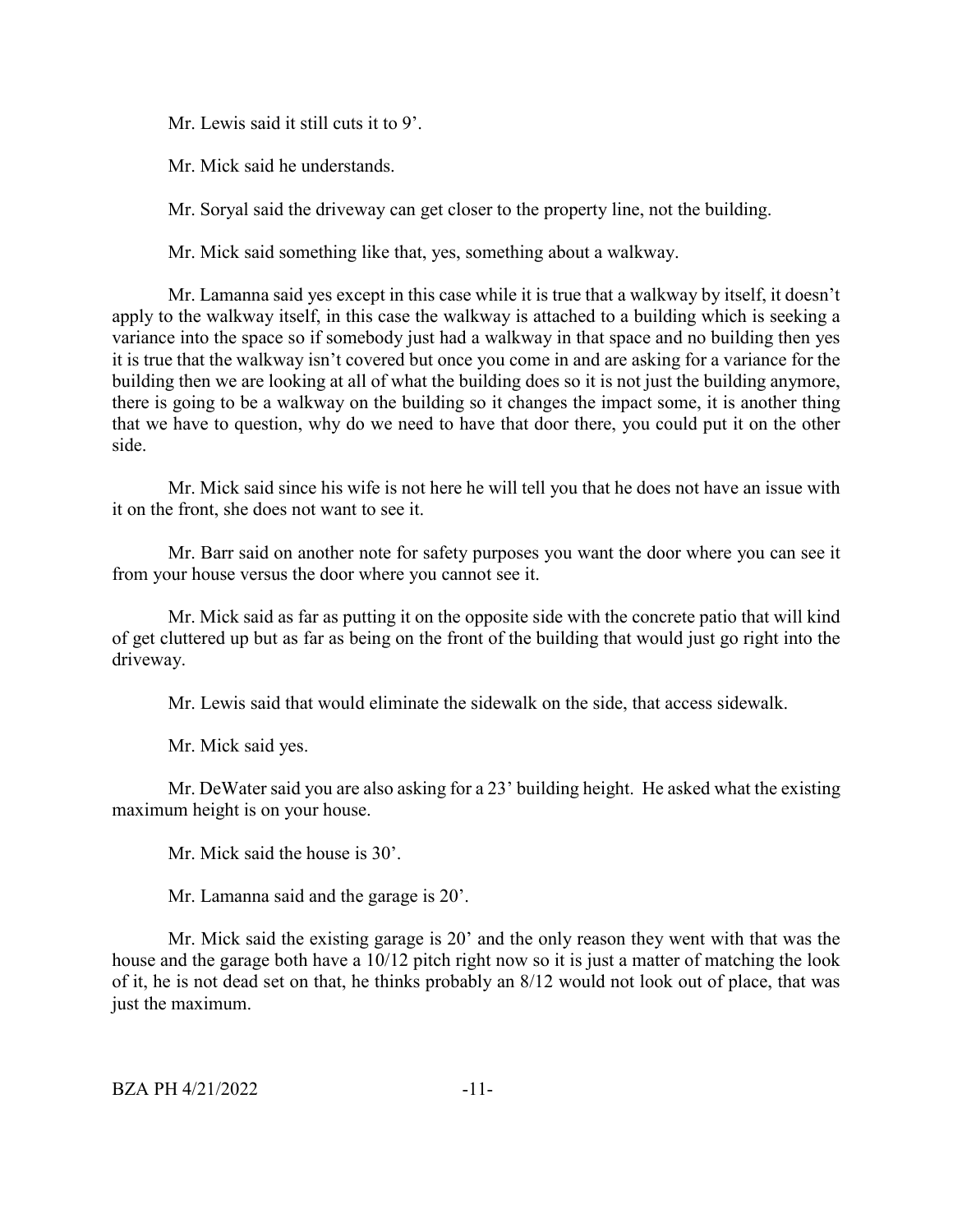Mr. Barr asked if there is enough room on the front of your garage if you wanted to put the door in the front, is there enough room for a man-door.

Mr. Mick said yes because he has a 20' door on this but decided to go with a 16', he talked to his garage door guy and he did not recommend the 20' door. He said his wife had a special order door put on the existing garage which of course has to match and it has got windows which adds into the difficulty of the door, the weight of it.

Mr. Soryal said so if you have the man-door to the garage in the front and if your garage door is no longer centered in the garage.

Mr. Lamanna said he would still have 6' on either side.

Mr. Soryal said one of the reasons, if he understands, is you wanted that garage pushed over toward your neighbor because you want to line up your driveway, is that to make it easy to get in and out or just for looks, it would still be easy to back in, your driveway is 20', your garage door is 16' you still are going to be able to go straight back you are not going to have to do any bends or anything.

Mr. Mick said right and then at 20' it would become the sidewalk, it would cover the manddoor.

Mr. Lewis said with his overhang and the gutters his request goes from 12' off the side yard to close to 10' so from 15' that is a 30% variance which is pretty substantial however by moving the man-door to the front of the building and getting rid of the side sidewalk it appears that the applicant is okay with that so that would also mean then on the neighbor's side, the adjacent property, there is no man-door there, there is no access, there is no traffic, there is no light fixture on that side of the building crossing over so it significantly lessens the impact on the adjacent property.

Mr. Barr said he doesn't have a problem with the man-door being on the front either side or on the side closest to your house, it gives you three options for your interior designer to take a look at.

Mr. Mick said to him it should be closest to the house.

Mr. Barr said and even in the other case with it on the neighbor's side, opening and closing, slamming the door, whatever, that is just something else, the next neighbor that moves in, obviously you have a good relationship with splitting the trees but you don't know who the next neighbor is.

Mr. Mick said true.

 $BZA PH 4/21/2022$   $-12-$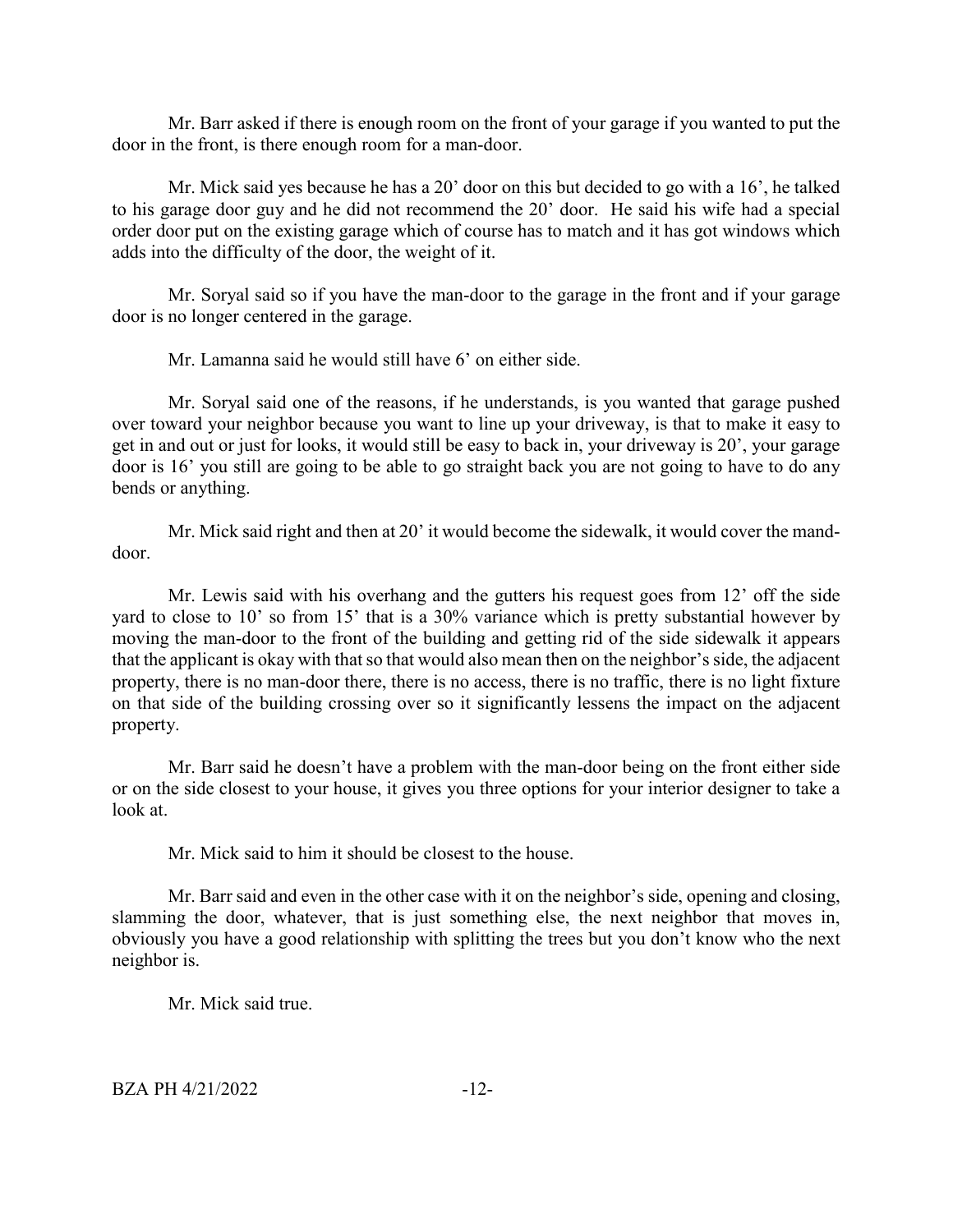Mr. Lewis said we've talked about the light fixture, we've talked about the garage door going to 16', we've talked about moving the man-door, we've talked about dumping the sidewalk on the neighbor's side, we've talked about gutters, collecting rainwater from it and tying it into your house's piping and sending it to the street.

Mr. DeWater said he has to get a sediment erosion plan.

Mr. Barr said he doesn't have any problem with the size, with the size of his lot.

Mr. Lewis said it is a 2-1/2 acre lot and we are already seeing that there is existing buffer and there has been more buffer with evergreens planted which will continue to grow so that buffer in-between the two houses is going to get more and more intense as time goes on which is good.

Since there was no further testimony, this application was concluded.

#### Motion BZA 2022-12 – 8065 Bainbridge Road

Mr. Lamanna moved to grant the applicant the following variances for the purposes of constructing an accessory building.

- 1. A variance to the minimum side yard setback to the west from 15' from 10'.
- 2. A variance to the maximum accessory building size from 300 sq. ft. to 1,008 sq. ft.
- 3. A variance to the maximum height for an accessory building from 15' to 23'.
- 4. With respect to the structure the applicant has agreed to the following:
	- a. The exterior will match the house as shown on the drawing.
	- b. Gutters will be provided and they will be piped as the house is to the front of the property.
	- c. The garage door is going to be reduced from 20' to 16' .
	- d. The man-door will be moved from its location on the side to a location on the front which will eliminate the additional walkway that was shown on the drawings so that will no longer be applicable.
	- e. The lighting proposed for the building will be of the decorative type only, not any kind of security or bright light for that purpose.
- 5. The board also notes that the applicant's neighbors have already planted a double row of evergreen trees between the property lines to provide an existing buffer between the properties as well.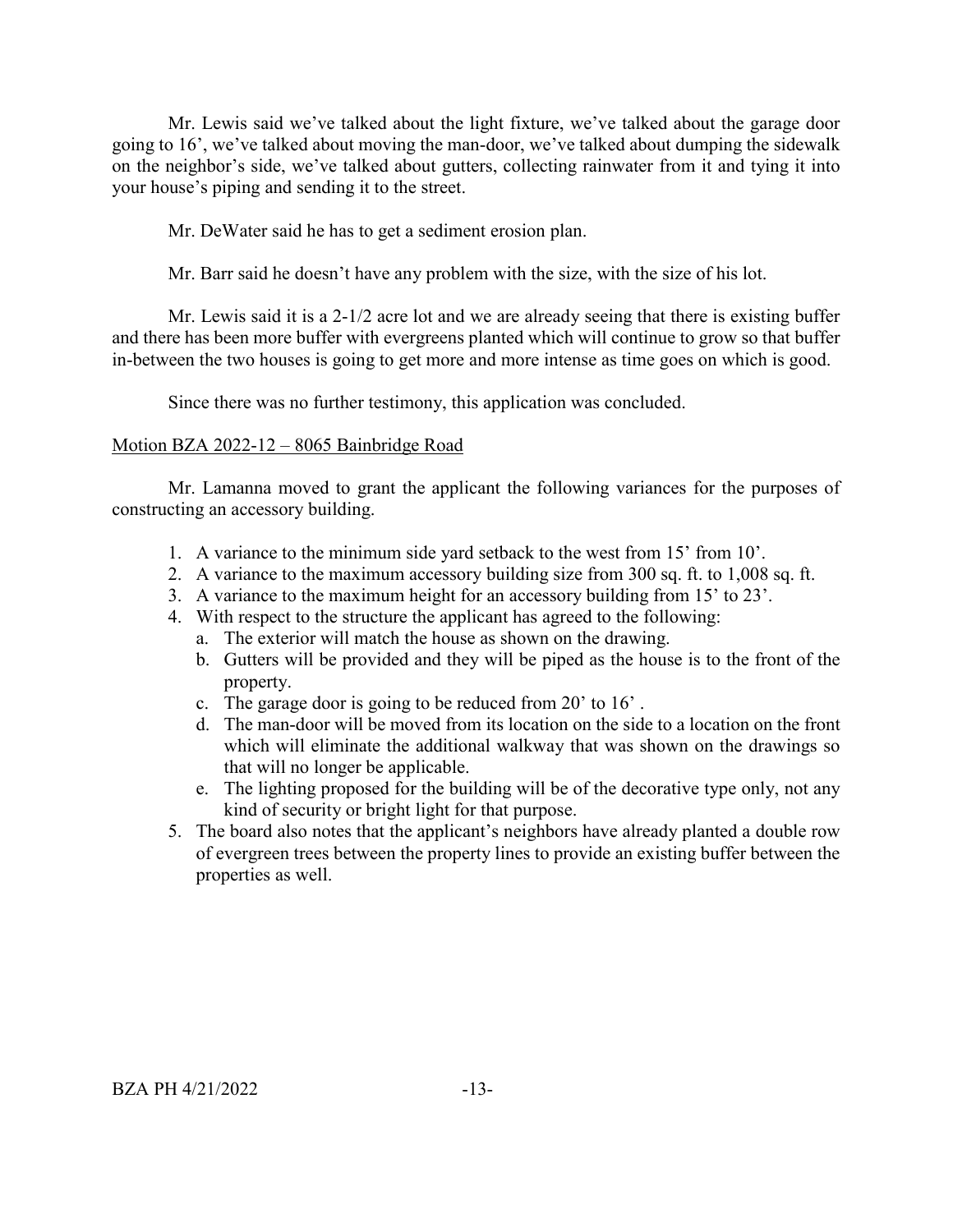## Motion BZA 2022-12 – 8065 Bainbridge Road- Continued

Based on the following findings of fact:

- 1. A practical difficulty exists with respect to the location because of the existing location of the house and driveway are already located approximately 12' from the property line and the only feasible location to add an additional accessory structure that has access to the driveway would be at the end of the existing driveway.
- 2. With respect to the size, given that this is an approximately 2.5 acre lot, the size of this accessory structure is not unreasonable given the size of the lot and the size of the buildings that are already existing.
- 3. Likewise the 23' additional height, because of the size given, the height of the existing garage at 20' and the existing house at over 30' will not be out of place or inconsistent with the character of the neighborhood.
- 4. Because of the existing buffer that has been planted there it should not have any unreasonable impact on the adjacent property owners or be inconsistent with the character of the neighborhood.
- 5. The board will note that the sediment control plan will be required in this case for issuance of the zoning certificate.
- 6. The board notes that with large structures of this size and the assurance that the applicant has given the board that this structure will not be used for any business activities that is not otherwise properly permitted and consistent with zoning as well.

Mr. Lewis seconded the motion.

Vote: Mr. Barr, aye; Mr. DeWater, aye; Mr. Lamanna, aye; Mr. Lewis, aye; Mr. Soryal, aye.

# Application 2022-13 by Scott Friedman, as Manager of SDC III – OH, LLC for property at 7135 Aurora Road

The applicant is requesting zoning approval to split a 1.6563 acre lot into two lots. The property is located in the MUP District.

Mr. Scott Friedman and Mr. John Maynard were present to represent this application.

Mr. Lamanna swore in Mr. Scott Friedman and Mr. John Maynard and he let the record reflect that Mr. Friedman and Mr. Maynard were duly sworn.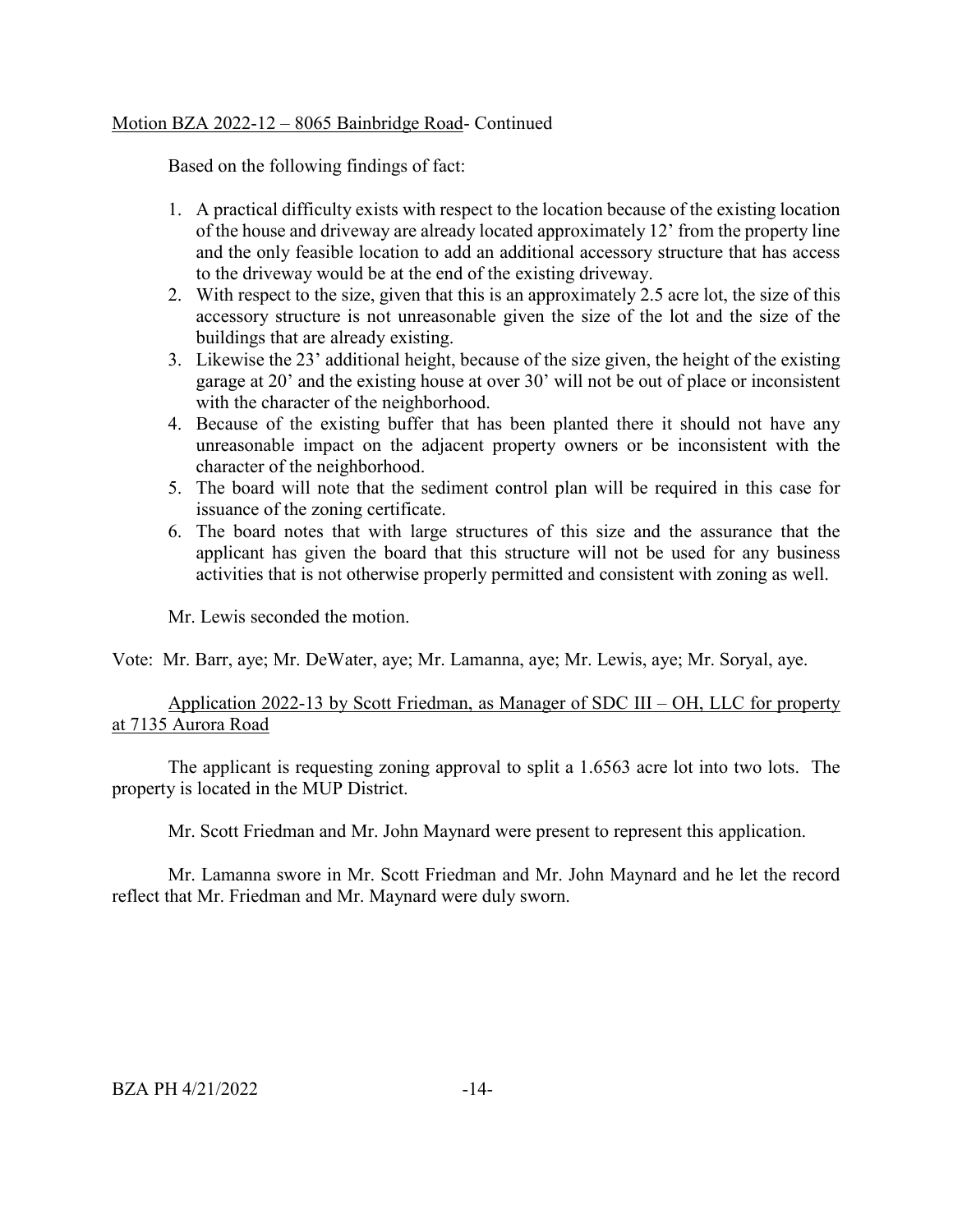Mr. Scott Friedman testified that in their lease with Starbucks there is a requirement for them to pursue them having their own lot, it does give them a separate tax bill and makes it a clear division of costs between the other lot and then further trying to find a tenant for the second lot having the ability to have that entity being able to purchase the lot separately widens the net of the quality tenants they can attract.

Mr. Lewis said there are some attributes of what this lot split will do and what the remaining lots are and their size and their access and setbacks and feasibility to put a structure up on the new lot so let's dig right in on that.

Mr. John Maynard testified that the things they are finding as they are searching for the tenants are that a very similar setback to the Starbucks that they have to the side right now in terms of about 20' to the drive-thru pick-up window that they would be able to still fit the future tenant's needs on the new lot, the new lot A to the west there.

Mr. Lewis said they are going to share the front parking with access across the front. He asked if that connects on through to the next lot.

Mr. Maynard said yes.

Mr. Friedman said you may recall as a request from the board, previously there was an open median.

Mr. Lewis said yes, we closed that up which is great.

Mr. Friedman said that still connects through to the front.

Mr. Lamanna said there is a frontage road basically here, it goes down all the way to McDonald's and connects into the other area.

The board viewed an aerial photo of the area.

Mr. Lewis said that alleviated substantial traffic issues and with Starbucks having a drivethru, if people were coming in off Aurora and trying to make a left and then traffic stacking out onto Aurora and exiting traffic, this traffic pattern worked really well.

Mr. Barr asked are you insinuating that people in Bainbridge would wait in line dangerously in the flow of traffic to get a cup of coffee.

Mr. DeWater said only if it is Dunkin Donuts.

Mr. Lewis said that turned out to be an outstanding site plan the way the whole Starbucks property was developed and what was adjacent so with your proposed tenant here it looks like the lot is, is it close to the same width.

 $BZA PH 4/21/2022$  -15-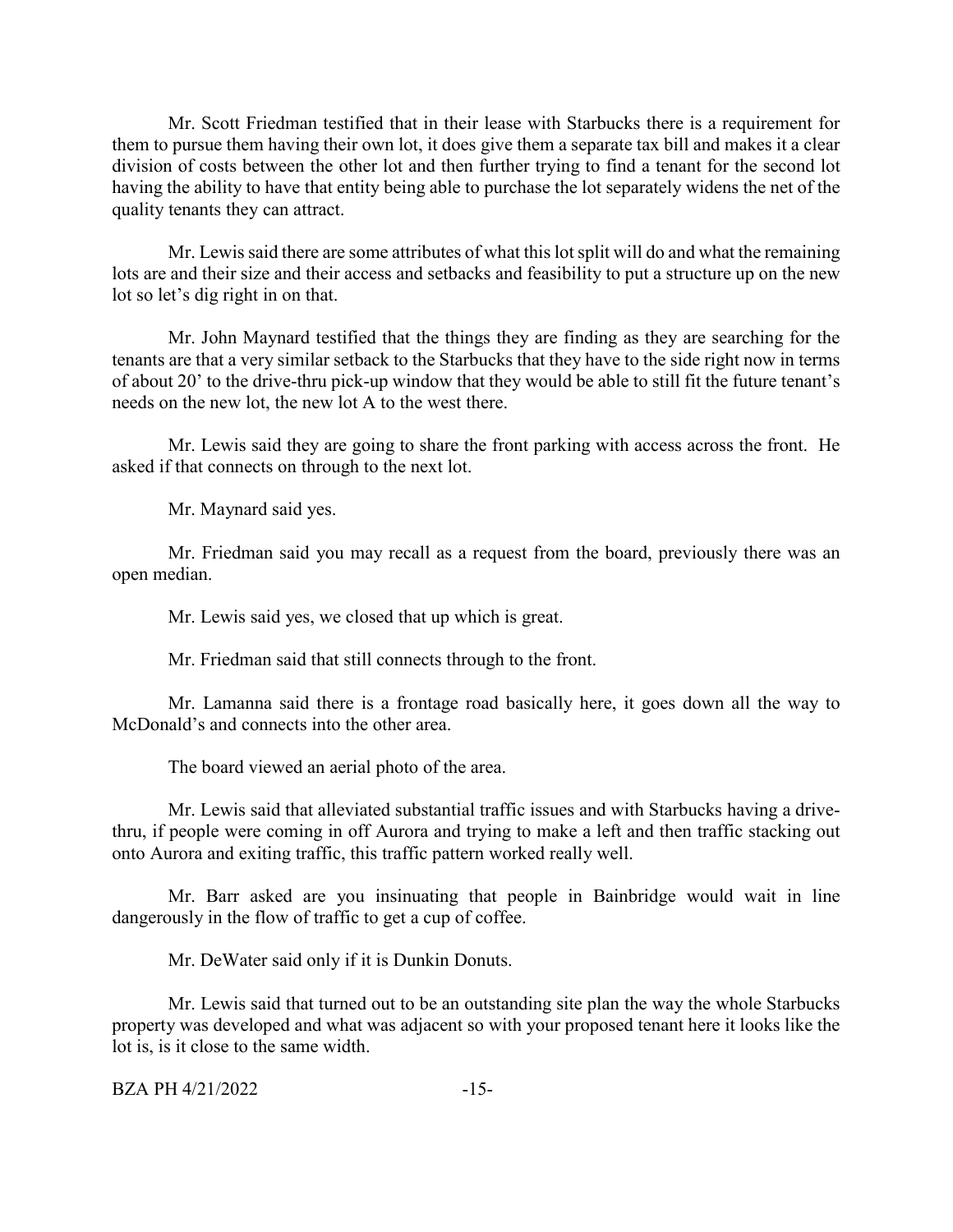Mr. Friedman said with a month earlier conversation with Ms. Endres, that was the best way to do it was to split it exactly in half so neither side was too far from the standard, but yes, they are identical.

Mr. Soryal said the split is going to be in the drive-thru right.

Mr. Maynard said it will be right through where the green dot is really.

Mr. DeWater said the middle drive.

Mr. Marynard said it goes into the middle drive a little bit yes.

Mr. Soryal asked if that is going to present a problem though for Starbucks.

Mr. Friedman said no they have in place declarations that talk about shared access, shared parking, shared maintenance responsibilities.

Mr. Lamanna asked what size building do we have left for this property now.

Mr. Friedman said they have an area of land and depending on the tenant somehow, larger buildings, smaller buildings, patios.

Mr. Maynard said there is 17,000 sq. ft. left.

Mr. Lamanna said there was a building there before and that building was probably the maximum size.

Mr. Friedman said they would be under that.

Mr. Maynard said Ruby Tuesday was allowed 46,957 sq. ft. of lot coverage, Starbucks has taken some of that up with their plan for their side of the lot and then the frontage along the main road, 17,162 which would be inclusive of the building and any additional parking for the new building.

Mr. Lamanna said he thinks that is sort of the key to understanding here is that most of the center itself, these are the out-lots so, but even that, the whole thing has been under this provision that we have allowed subdividing of the lots on the basis and it is recorded that everybody understands there is this much lot coverage and it has been effectively allocated out except there is a few cases where there is still an amount left that can be assigned out but you have got a fixed amount and as long as you understand that any lot division that is created has to have in it a restriction identifying the fact that there is notwithstanding what the zoning is, because of the way this agreement this was developed under there is this amount of lot coverage left period, end of discussion, there is no coming back and seeking variances and things like that.

 $BZA PH 4/21/2022$  -16-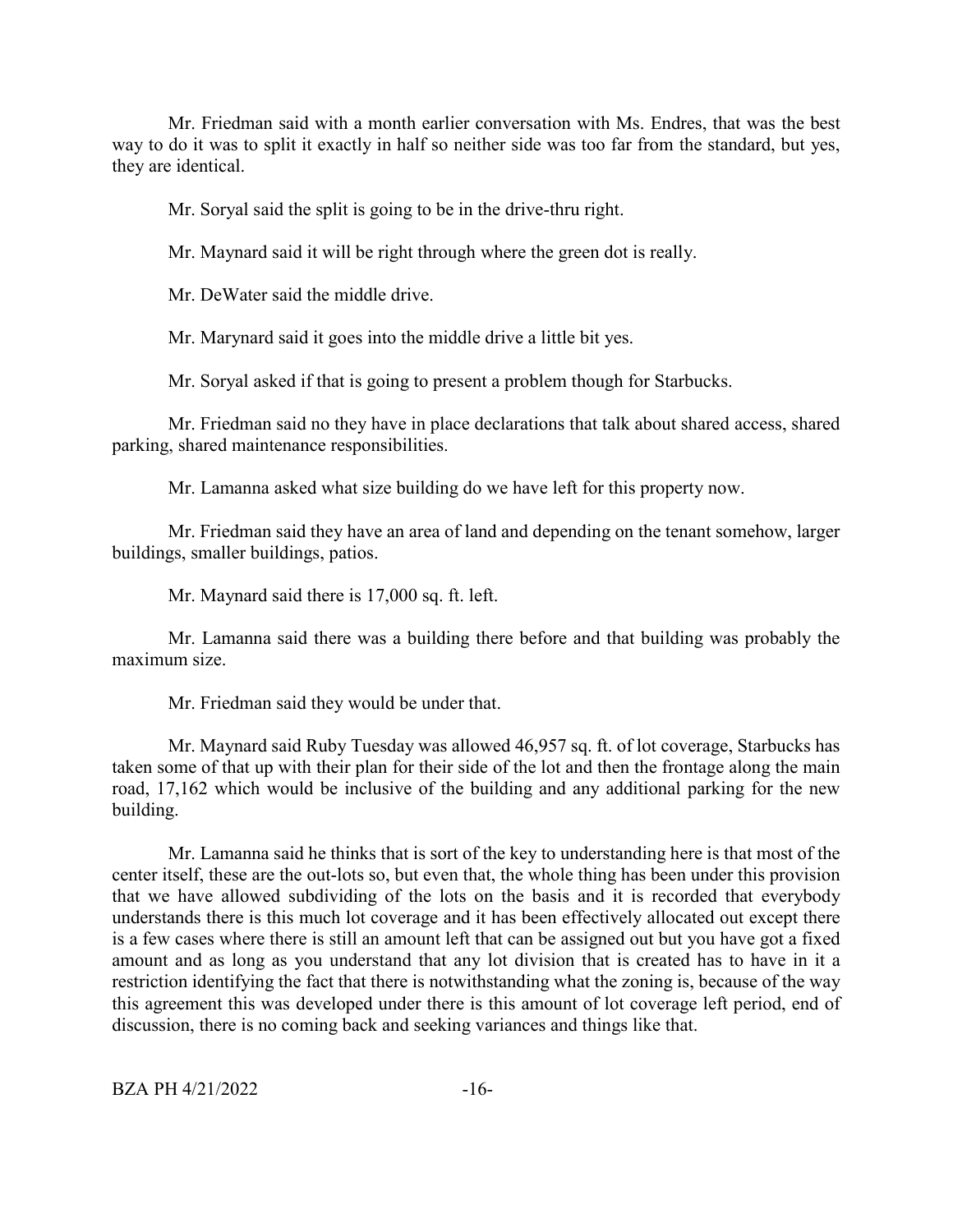Mr. Friedman said they will comply with it.

Mr. Lamanna said he assumes there is enough room so they are not going to run into any other setback issues.

Mr. Lewis asked Mr. Averill, there is a footnote here, is Starbucks already requesting variances.

Mr. Steven Averill, Assistant Zoning Inspector testified for signage.

Mr. Lewis said it didn't say it was for signage.

Mr. Averill said obviously that lot is not that big but his concern would be more like parking so when Ms. Endres calculated this lot split, the parking was considered to be sufficient for Starbucks with the lot split so whatever size building they put up, that lot would have to have its own parking.

Mr. Friedman said each parcel will be able to stand on its own with the parking.

Mr. Lamanna said that is the other part of this, in addition to the lot coverage, within that you've got to have sufficient parking.

Mr. Averill said aisleways.

Mr. Friedman said he believes they are.

Mr. Lewis said based on your future tenant recruiting it would be up to you guys to fit it in with the building and parking requirements and traffic flow.

Mr. Lamanna said for Starbucks you are not counting the spots over on the other lot there.

Mr. Friedman said correct.

Mr. Lewis said we'll see that new tenant application here at some point.

Mr. Lamanna asked how many spots does Starbucks need, or how many are required, how many they need may be a different question entirely.

Mr. Lewis said only six people go in.

Mr. Lamanna said most people don't go in.

Mr. Friedman said it is trending more towards the drive-thru.

 $BZA PH 4/21/2022$  -17-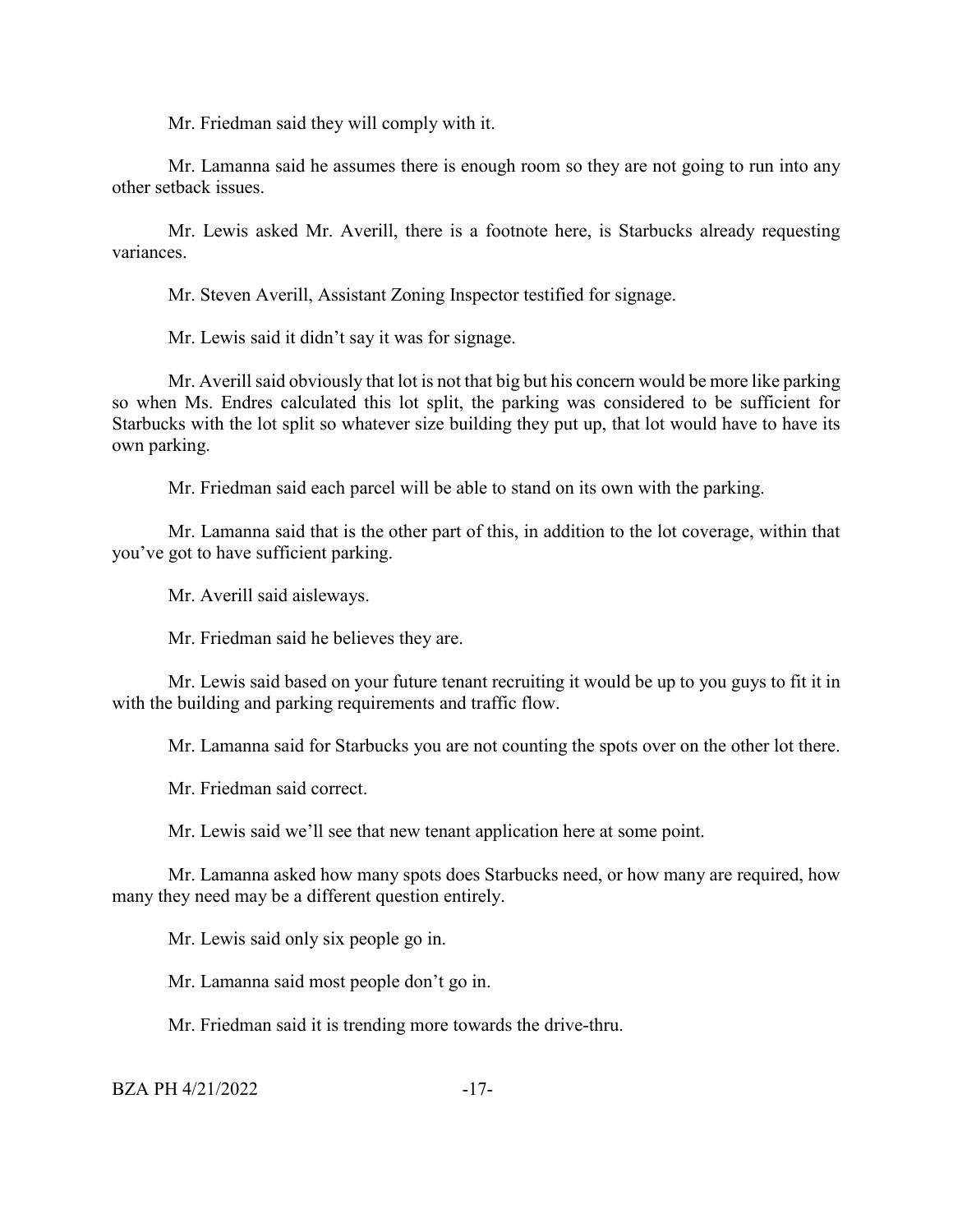Mr. Lamanna said given the size of that building.

Mr. Friedman said there is 32 total.

Mr. Soryal said how many employees are there too that take parking spaces.

Mr. Lamanna said yes, they will take some of those parking spaces. He said he supposes there might be times like on a Saturday or something like that where if it is nice people might stop and spend a little time. He said the other advantage here is there is a rather large parking lot across the street, it is not like the only other place to park is along the road somewhere.

Mr. Friedman said there is compliance parking and there is a REA in place which allows cross parking between the two users.

Mr. Lewis said he just looks at the whole commercial development as one big thing, you are limited on this with lot coverage, you need X amount of parking spots, all the lots are shared.

Mr. Lamanna said he thinks it is mainly the lot coverage that has to be divided, the rest of the stuff that is already there is just going to be carried over anyway because it is goes with the land, the existing covenants.

Mr. Averill said he was on site last week and he measured it and it appears that everything is good.

Mr. Lamanna said that is the only thing we would need is another covenant on this so that the buyer of the property clearly understands and he thinks there is a model for that in the existing covenants that can be used so we would like that so when you are preparing the deed to submit that to the township so we can review it and make sure that it meets the standards. He said he thinks if you look there should be some similar language you can track onto from when this was divided out in the first place and if not he is sure we can find some for you to use as a model. He asked if there is anybody else here on this application and are there any other questions or issues.

Mr. Lewis said it is interesting, he doesn't think he ever split a road before.

Mr. Lamanna said it has to deal with the splitting of the road.

Mr. Lewis said the next application is you guys.

Mr. Friedman said that is, he believes, is from the tenant directly on their side.

Mr. Lamanna said just so we are clear there is already some existing lot coverage that has been used up or will be used up.

Mr. Maynard said a portion of the road.

BZA PH 4/21/2022 -18-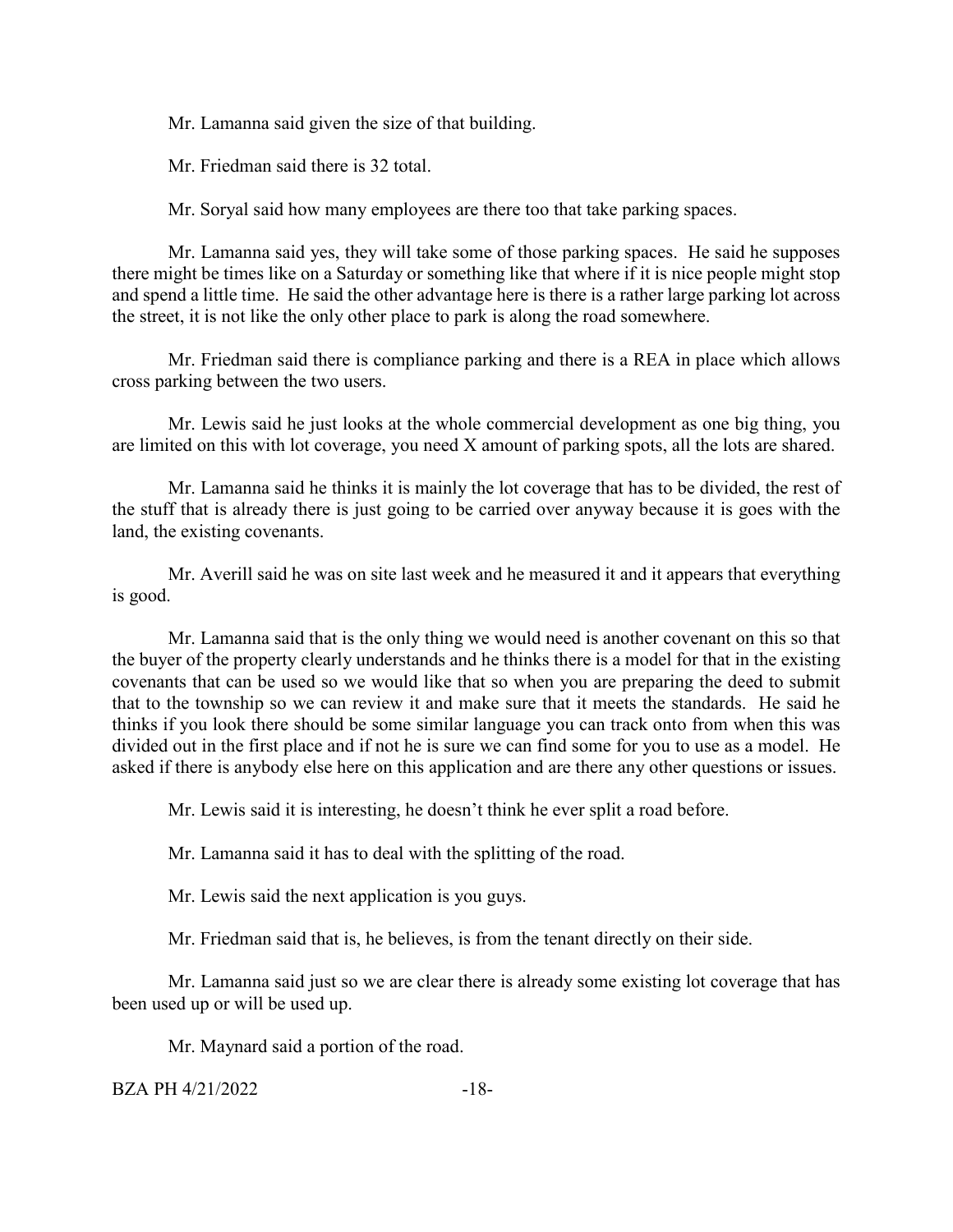Mr. Lamanna said it is already baked into that lot so again we will make sure that that again is included as a covenant and deed that they know that this already is in there unless, he supposes in the future it is always possible that the owner of the other parcel could release that or reconfigure or do something different.

Mr. Friedman said if they were to redevelop he believes they would have to come before you.

Mr. Lamanna said right but it could be if somebody decides that we would figure out a better pattern for dealing with the traffic coming around and based on what happened.

Since there was no further testimony, this application was concluded.

#### Motion BZA 2022-13 – 7135 Aurora Road (Lot Split)

Mr. Lamanna moved to approve the lot split of Permanent Parcel Number 02-420752 into two lots as set forth on the Certificate of Survey by Bradley Dean Otten dated April 5, 2022, the lot and size to be as shown on there.

1. Parcel A

A variance from the required lot size of one acre to 36,129.21 sq. ft. for a variance of 7,430.79 sq. ft.

A variance from the required minimum lot width of 150' to 114.74' for a variance of  $35.26'$ .

A variance from the required minimum road frontage of 150' to 114.74' for a variance of  $35.26'$ .

2. Parcel B

A variance from the required lot size of one acre to 35,982.14 sq. ft. for a variance of 7,577.86 sq. ft.

A variance from the required minimum lot width of 150' to 112.68' for a variance of 37.32'.

A variance from the required minimum road frontage of 150' to 112.68' for a variance of 37.32'.

3. A variance with respect to Chapter 161.11(11) on setbacks for driveways from side and rear lot lines to allow a drive-thru aisle that crosses over and has a 0' setback into the other adjacent lot.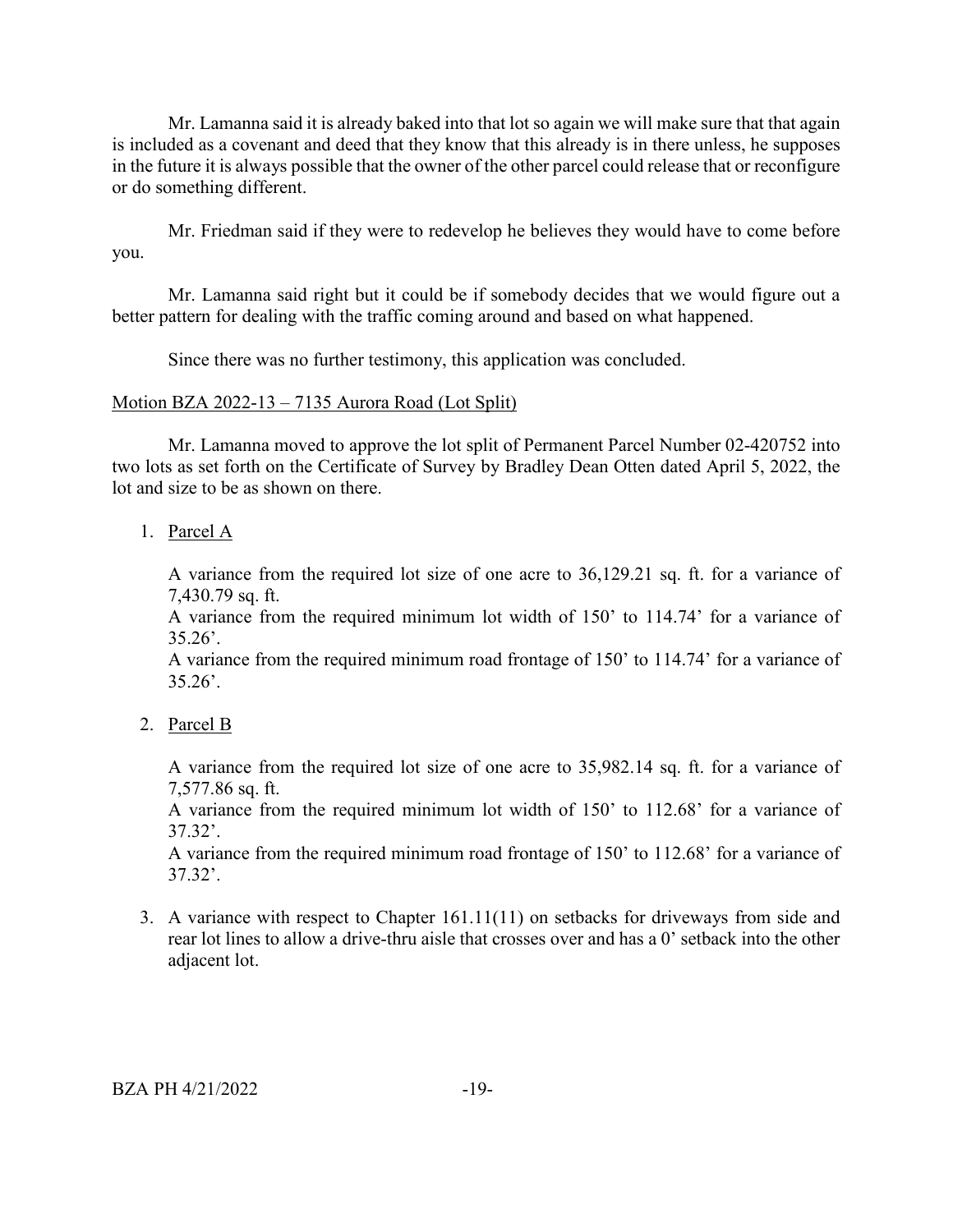# Motion BZA 2022-13 – 7135 Aurora Road (Lot Split)- Continued

- 4. The applicant will also include a covenant, the deed for the lot splits showing that and understanding that these two lots are subject to a limitation upon the total square footage of lot coverage and the actual allocation of that lot coverage to the lots and a notation that it is not subject to further increase.
- 5. The parties will also assure that they have appropriate cross access agreements and easement agreements necessary with respect to the bisected driveway. Those will be submitted to the Zoning Department for review of the provisions prior to the filing of the deeds.
- 6. The applicant will take all steps to assure that this was approved by the county planning commission and any actions taken with respect to the subdivision nature of this and any replatting of it will be completed in accordance with the planning commission requirements.

Based on the following findings of fact:

- 1. This represents a typical development pattern of this shopping center area which has been a subdivision of two individual lots for the purposes of accommodating individual tenants and dividing up the costs with respect to those individual tenant properties without compromising the overall development plan that has been previously agreed to and applies to the property.
- 2. There have been provisions that have been included here in the requirements.
- 3. This will continue to be maintained and the character and nature of the center will not be altered and the intent of the zoning provisions will be maintained.

Mr. Lewis seconded the motion.

Vote: Mr. Barr, aye; Mr. DeWater, aye; Mr. Lamanna, aye; Mr. Lewis, aye; Mr. Soryal, aye.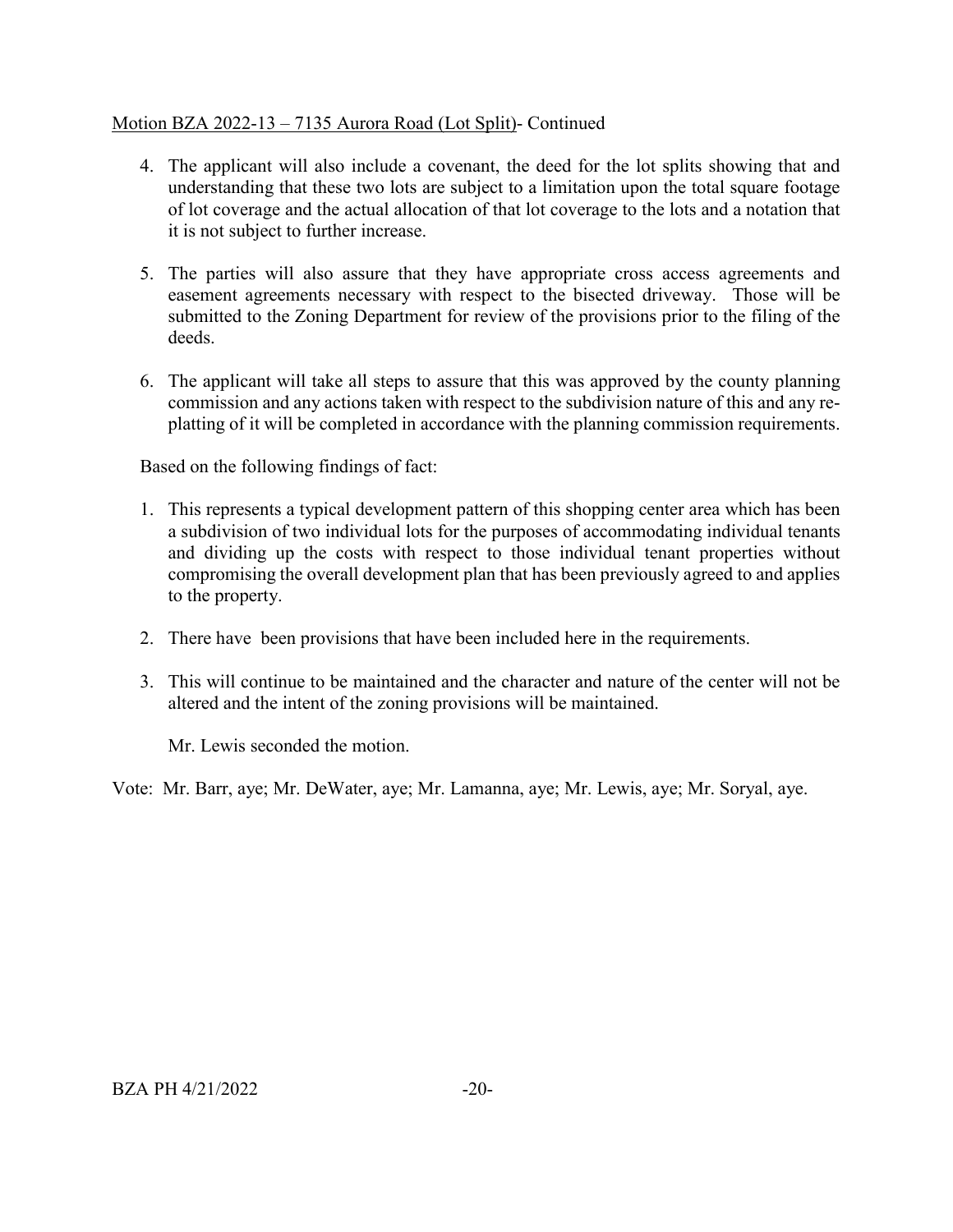#### Application 2022-14 by Gabriel Bartlett for property at 7135 Aurora Road

The applicant is requesting area variances for the purpose of installing signage for the proposed new Starbucks. The property is located in the MUP District.

Mr. Gabriel Bartlett of Advanced Installation & Sign Service was present to represent this application.

Mr. Lamanna swore in Mr. Gabriel Bartlett and he let the record reflect that Mr. Bartlett was duly sworn.

Mr. Lamanna said he is going to let our Zoning Inspector give us a synopsis of the issues here.

Mr. Steven Averill, Assistant Zoning Inspector testified that there are two signs and a canopy that are being proposed and they are all within the side and rear setbacks and there are no height or side issues. He said this is for the drive-thru.

Mr. Lamanna asked if there is an issue with total signage.

Mr. Averill said no, the other signs were approved, Ms. Endres issued all of those permits, the only ones are the drive-thru signs and the canopy.

Mr. Lamanna said this is just because of the location within the setback.

Mr. Averill said correct.

Mr. Bartlett testified that one of the issues with this specific one here so that bottom image is the actual one that is going there, the one up top is proposed, if you look at the top you know that it is five panels, it is three large panels that you won't see the construction of it, you take the faces of it off so that bottom image is a three panel that actually is going there not that top one. He said he does know that Ms. Endres talked about the issue with the clearance bar, with the location of where it was, he doesn't think she was aware that that drive-thru area, that is an exit only area, he thinks she may have thought it was pooling area.

Mr. Averill said she circled it on the site plan, he saw that.

Mr. Barr asked Mr. Averill to pull up the previous aerial that has the actual building under construction. He asked Mr. Averill if he knows when the board approved the variance for the three signs versus two signs.

Mr. Averill said no.

 $BZA PH 4/21/2022$   $-21-$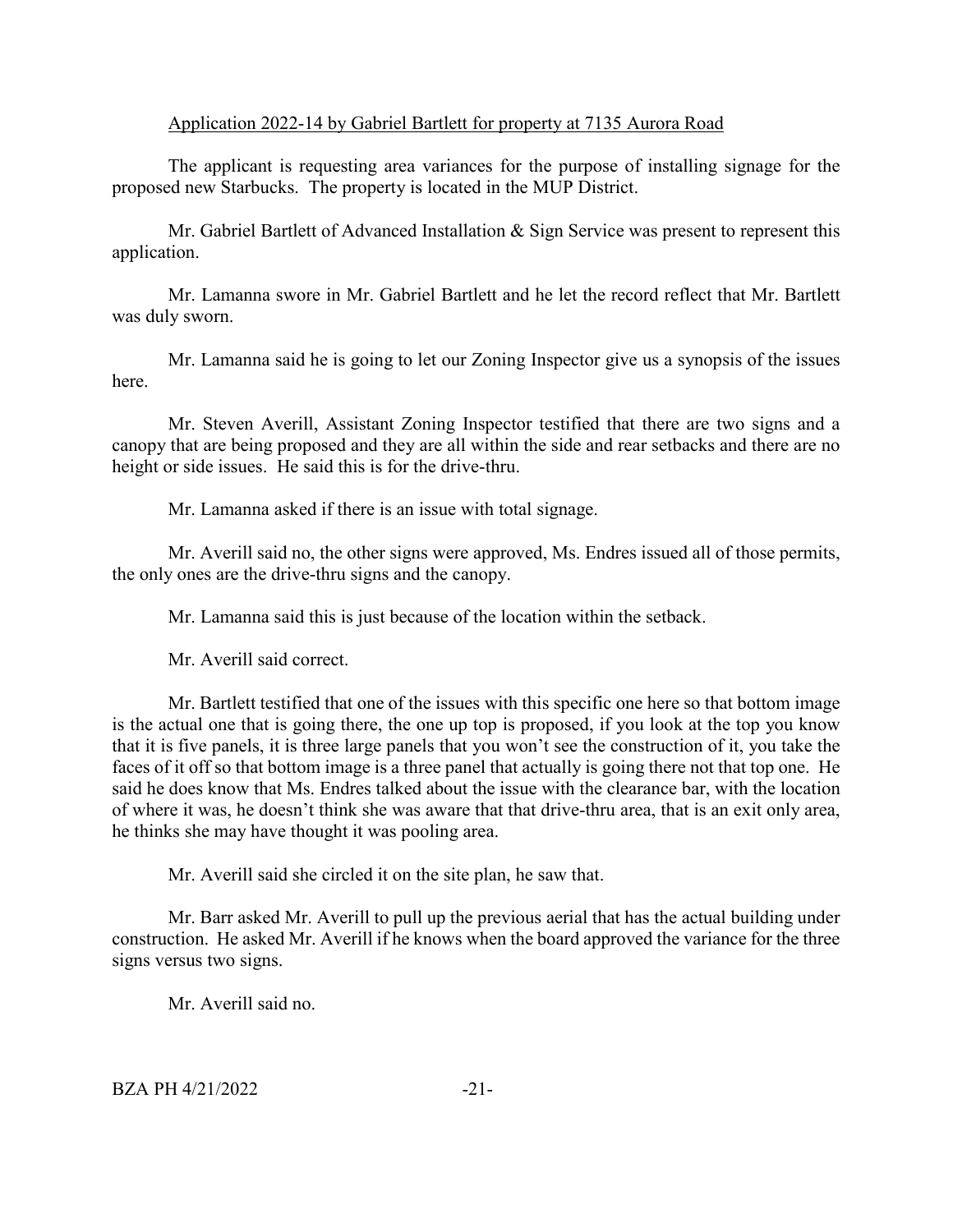Mr. Barr asked was that pre lot split where he remembers being in the meeting when we had Starbucks and another sharing a building.

Mr. Averill said he could find out by going back and looking at the records.

Mr. Barr asked Mr. Bartlett.

Mr. Lewis said he is the sign vendor, he is not the property owner.

Mr. Lamanna asked where is the third sign.

Mr. Averill said the canopy is the third sign, the canopy is considered a sign.

Mr. Barr said the 60" circular sign, there is one on each side that would be the three primary signs he believes.

Mr. Bartlett said yes.

Mr. Barr said and the one is also on the canopy, correct.

Mr. Averill said correct so that would be the three.

Mr. Barr said he remembers there being a lengthy discussion on signage when we thought this was going to be a two-tenant building or three-tenant building when it was originally proposed before they tore down the Ruby Tuesday but he doesn't recall the discussion, if there was one where this was a single building.

Mr. Lamanna said the primary issue is this canopy. He said here is what the canopy looks like so the final ordering place is where the canopy is, the canopy sticks out over that.

Mr. Bartlett said if you refer to this up here, he referred to the site plan and said this is the clearance bar, this is your pre-menu, this is your order screen and the canopy and this is the actual pre-menu board.

Mr. Lamanna said so the idea is he can look ahead to that, as he is sitting at the ordering place he can still see the second board and the first board is for people driving up so that if he is waiting in line he can be looking.

Mr. Lewis said the purpose of the canopy is so that when you get up to order you put your window down, it is raining or snowing.

Mr. Bartlett said the canopy as well, the order screen is under it.

Mr. Lamanna said it is not exactly what he would call a massive structure.

 $BZA PH 4/21/2022$   $-22$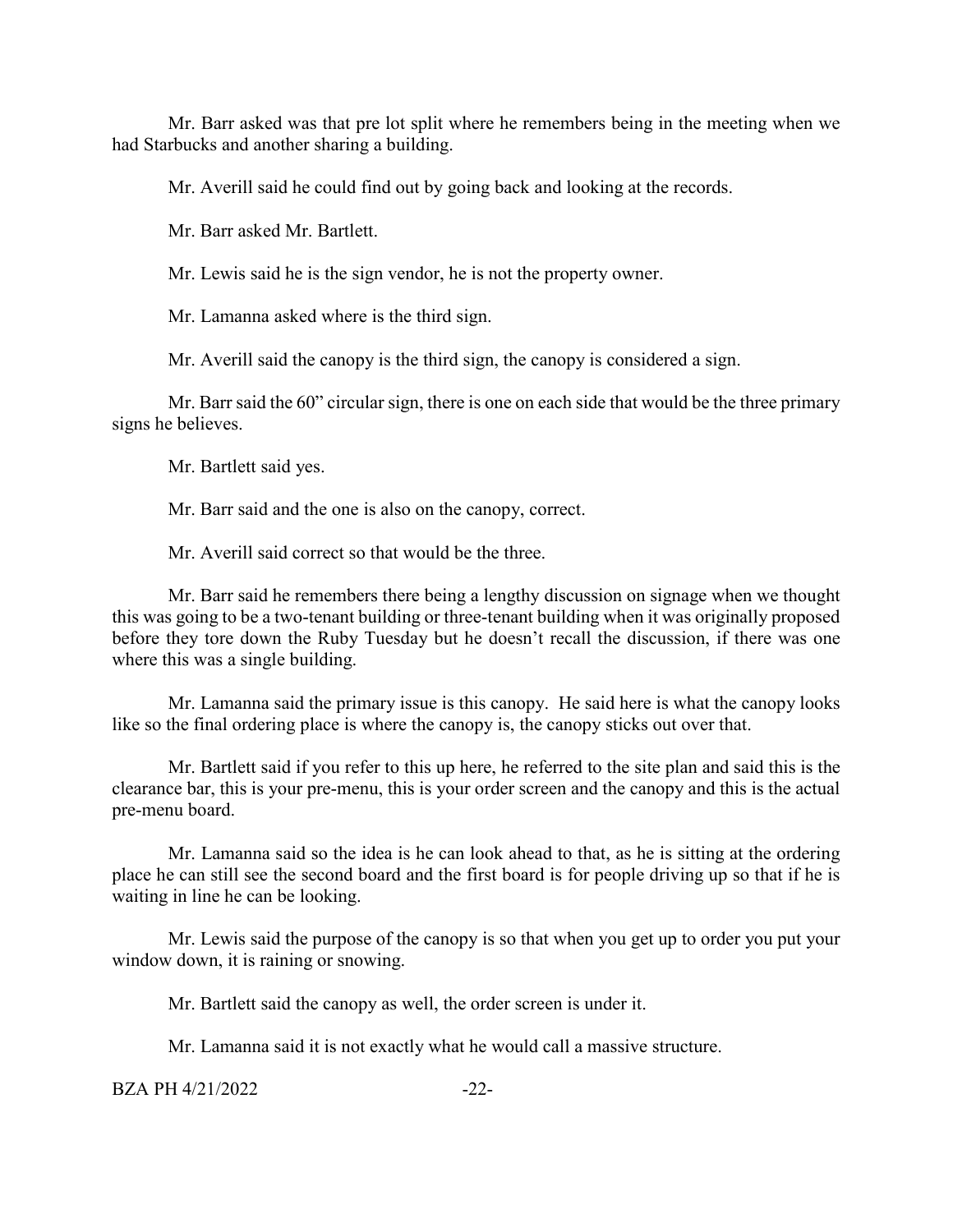Mr. DeWater said it is a face-to-face right.

Mr. Bartlett said yes and it protects the coffee.

Mr. Lamanna said that is a side of the restaurant there, it is a side of a building, the back end of the building. He said nobody is really looking at it.

Mr. Lewis said it is not very large.

Mr. Lamanna said it is a better system if you only have one then what happens is people spend longer trying to figure out what they are going to order and that is the last thing you want is to slow down the line, this way you have to be a little careful about being too specific on your requirements because you don't track with the technology sometimes and as long as we are keeping it down on the size basis.

Mr. DeWater said it is the same concept that is utilized at the McDonald's restaurant.

Mr. Barr said they are not advertising on that.

Mr. Lamanna said no.

Mr. Barr said if you are in the line you already know where you are at.

Mr. Lamanna said right.

Mr. Lewis said and if you don't they are going to ask you what you want.

Mr. Lamanna said the place where the rubber meets the road on these things is if you have a lot that abuts a residential district but this is interior of a shopping center facing the back of somebody else's building and not even interfering with the adjacent tenant here.

Mr. Averill said the height bar is considered informational.

Mr. Lamanna said okay.

Mr. Averill said the pre-menu, canopy and the menu board, the former variance was on the property for the whole building for three signs.

Mr. Lamanna said okay.

Mr. Barr said they put three signs on one building.

 $BZA PH 4/21/2022$   $-23-$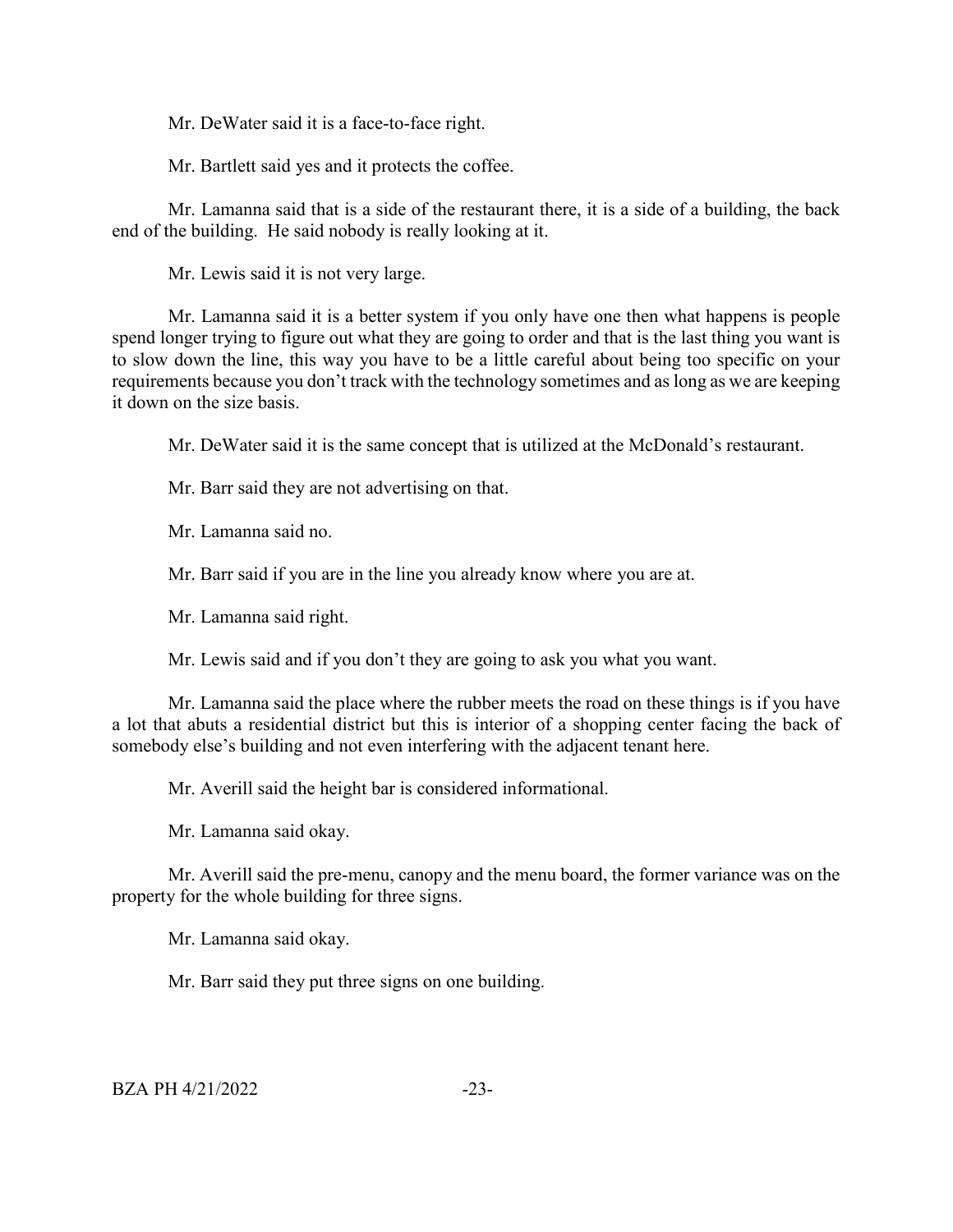Mr. Averill said they put three signs on one building because they are allowed to and when they split the property technically that variance goes away because it runs with the land forever but the land is changing so now the variance is moot but those three signs are grandfathered so the variance will be no longer.

Mr. Barr said so you are saying the third sign would not be grandfathered.

Mr. Averill said the third sign was permitted when the property was one parcel.

Mr. Barr said but when you split it.

Mr. Averill said the variance goes away.

Mr. Soryal asked how that affects the new building in the new lot.

Mr. Averill said it will have to meet the current regs.

Mr. Lamanna said yes and no, when you talk about taking them back, actually we could take them back.

Mr. Averill said you could have taken them back with that last variance.

Mr. Lamanna said right if we had read this thing through, we could still take it back.

Mr. Barr said the minutes aren't approved.

Mr. Lamanna said we can say we now obtained additional information that we didn't have before. He said he doesn't have a problem with granting them the variance with respect to the three signs.

Mr. Averill said the three signs are not on the table right now because they didn't apply, the wall signs are not on the table.

Mr. Lamanna said so this has nothing to do with our discussion.

Mr. Averill said correct, he just brought it up.

Mr. Barr said he sees it at the bottom here, a maximum of two signs consisting of primary.

Mr. Averill said that is for the drive-thru correct.

Mr. Barr said okay.

BZA PH 4/21/2022 -24-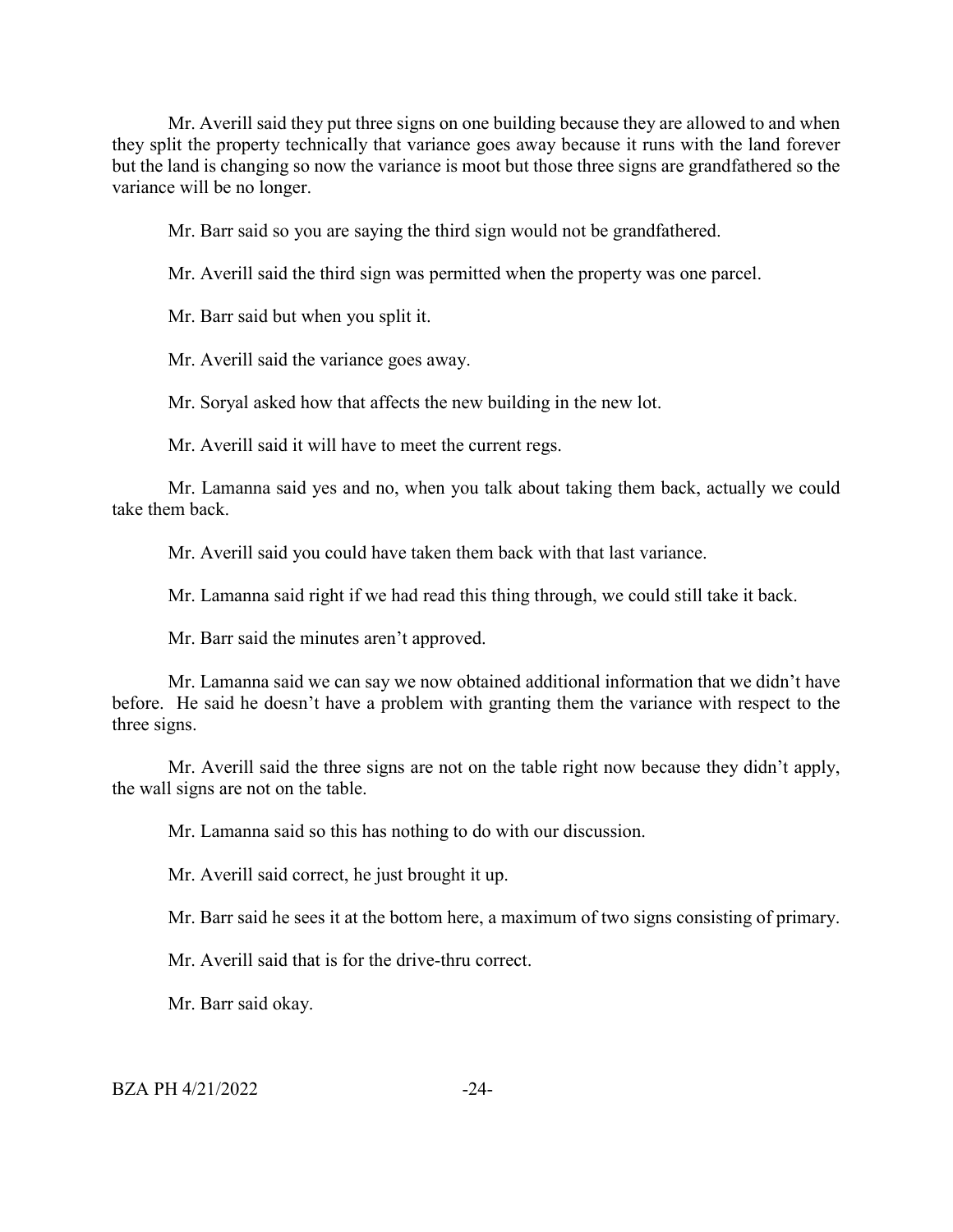Mr. Lamanna said so technically once they split the lot that is the end of the variance if they haven't actually put the signs up.

Mr. Averill said the signs are up so when they come in in three years with a logo change and new image and they want to put up three new signs they are going to have to come back in.

Mr. Bartlett said the third sign was granted to the previous restaurant, Starbucks wanted that fourth one so that one is actually the one that was going to go on the rear.

Mr. Lewis said it pretty much serves the local community and once you have been there once you know where to go, you don't have Geauga Lake or Sea World anymore so we are not getting a lot of tourist traffic.

Mr. Barr said for people like him, he knows where he is at, he just doesn't know what he is ordering, he doesn't need a sign to tell him where he is at, he can smell it.

Mr. Lewis said he doesn't have any questions on this.

Mr. Lamanna said the canopy itself is a separate structure that happens to have a sign on it.

Mr. Averill said yes.

Mr. Soryal said the drawing shows no sign on it. He asked if there is going to be a sign on the canopy.

Mr. Bartlett said no, there is a screen in the middle.

Mr. Lamanna said it is going to say here is what you've ordered.

Mr. Bartlett said it is sitting vertically in the canopy, the canopy is for the weather to protect the screen.

Mr. Lamanna said he thinks she did count that as a sign. He said the canopy is an order station with digital signage.

Mr. Averill said the canopy has a built in television, built in screen.

Mr. Bartlett said it is split so, it is 55", it is sitting vertically then right in the middle there is a display area with a camera, the bottom half is where you are going to see.

Mr. Lamanna said the meal order is going to come up there.

 $BZA PH 4/21/2022$   $-25-$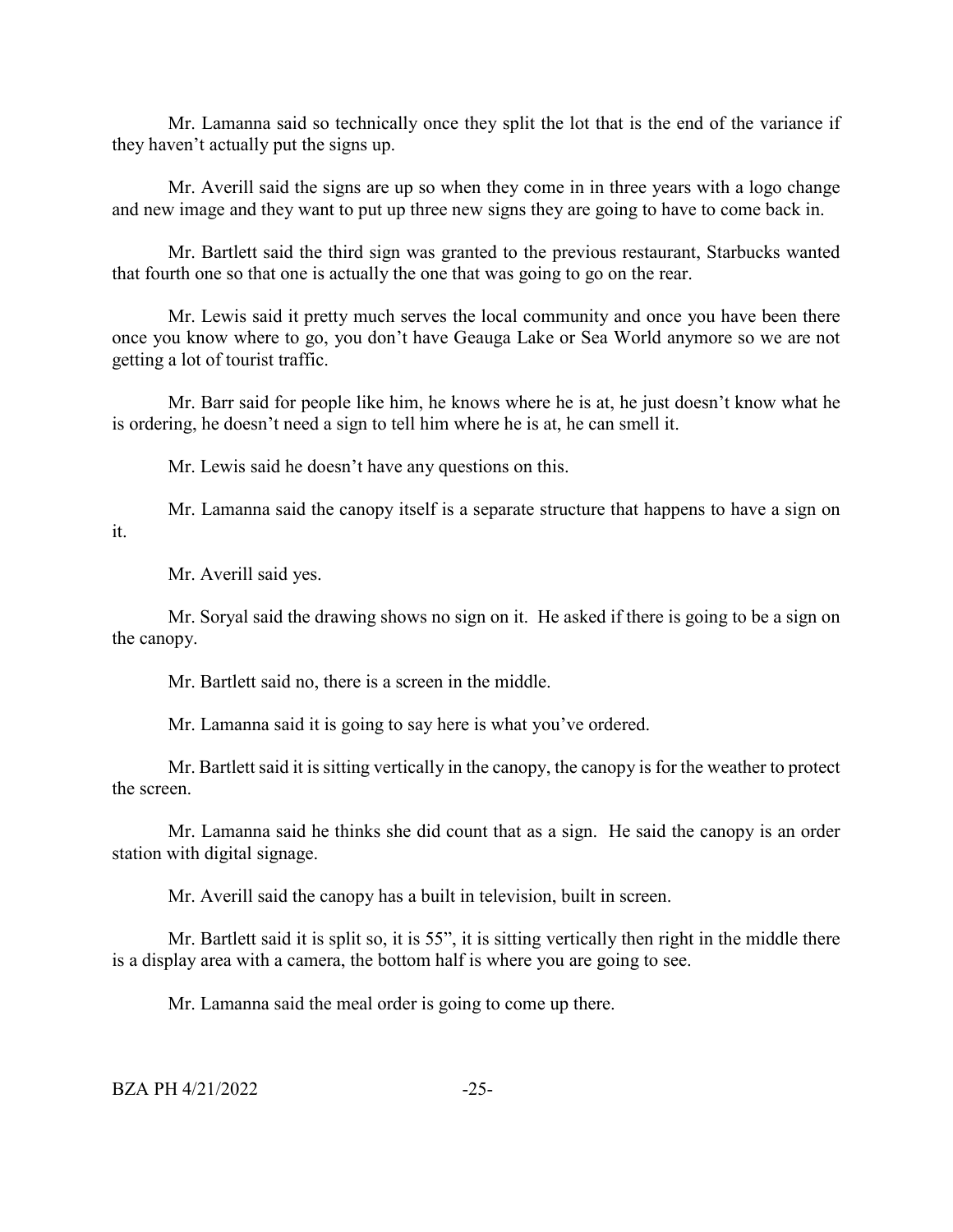Mr. Averill said that is the extra sign.

Mr. Lamanna said we are way under on the signage, they are way under the square footage here.

Mr. Bartlett explained the location of the signs.

Mr. Lamanna said he doesn't think anybody sees a problem with it, based on where this is located it is much less of an issue for us because it is in the middle of a shopping center, everything is in the back with the ideal location and like he said, sometimes the problem is the technology outruns the zoning ordinance and then we have to try to figure out is this really consistent with what the intent was.

Since there was no further testimony, this application was concluded.

# Motion BZA 2022-14 – 7135 Aurora Road (Starbucks Signage)

Mr. Lamanna moved to grant the following variances with respect to the directional signs and associated structures for this property.

- 1. With respect to the number of signs, the board will allow three signs, two of which are primary and secondary menu boards and the third is an order station that is placed where the order is actually displayed.
- 2. A variance for the pre-menu board to 20'11.25" from the side lot line versus 75' and 38'6.5" versus 75' from the rear lot line.
- 3. A variance for the menu board (primary sign) to 17.9' from the side lot line versus 75' and  $57'$ +- versus 75' from the rear lot line, (within  $1'$  +-).
- 4. A variance for the canopy  $12^+$   $(1^+$ - $)$  versus 20' from the side lot line and also the same will apply with respect to the signage on the canopy.

Based on the following findings of fact:

- 1. The total of all of these signs is well under the maximum permitted.
- 2. Additionally there is a canopy on which one of these signs is mounted.
- 3. The canopy is there to protect the sign and shade the person making the order at that location from inclement weather. This sign is a small structure that does not adversely affect any of the adjacent property owners and they are primarily for weather protection.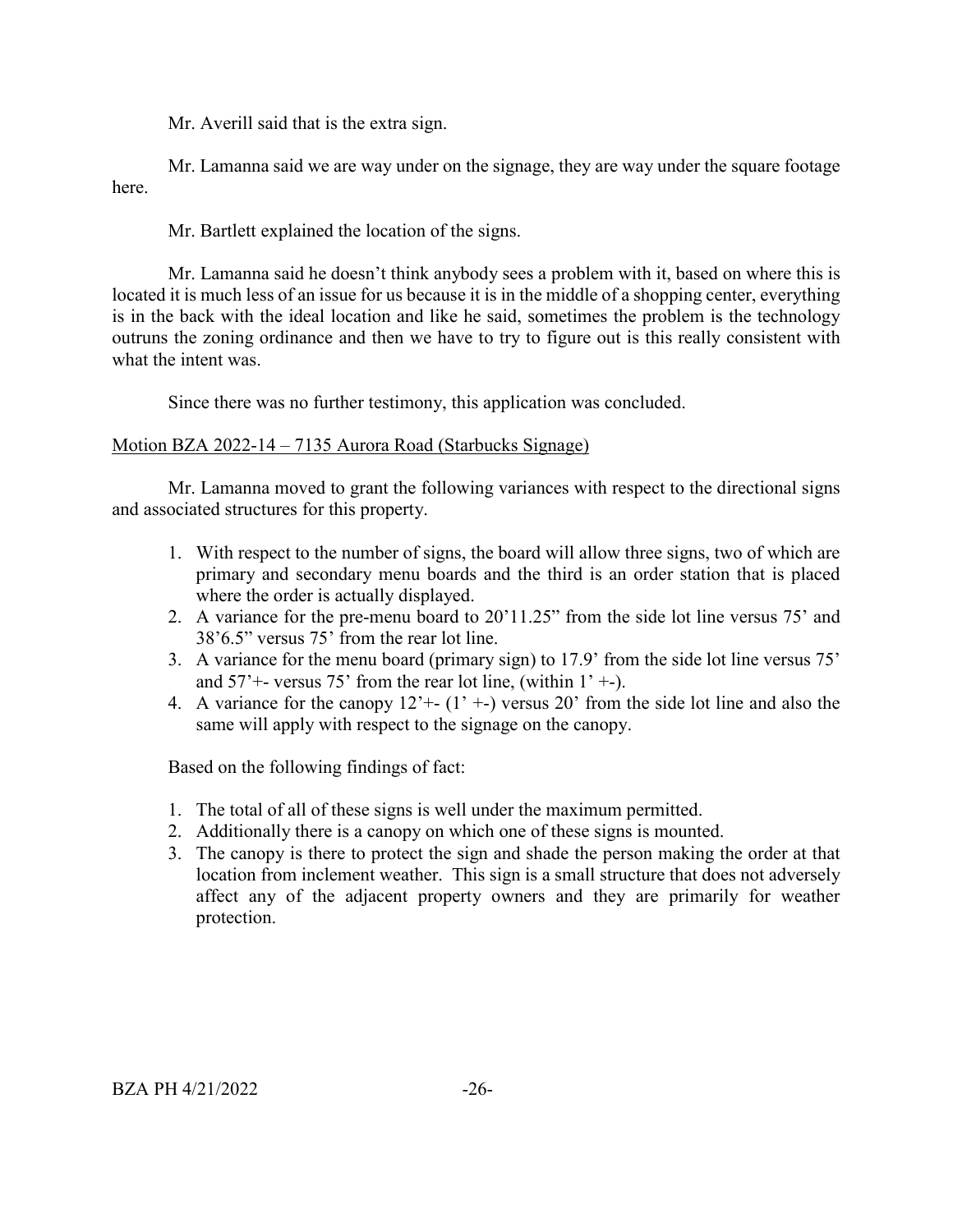## Motion BZA 2022-14 – 7135 Aurora Road (Starbucks Signage) - Continued

- 4. With respect to the location of all of these items they do not meet the interior lot line requirements. These are interior lot lines on a shopping center that has been developed as a unitary item and these represent deviations from interior lot lines and in every case these signs and canopy are at the back end of the adjacent building thus will not adversely affect the use of that building.
- 5. Additionally there is a parking lot on the other side so no one will be adversely affected by the presence of these signs or the operation of the sign.
- 6. All of these variances, because of the fact that these are interior lot lines, do not adversely affect any of the adjacent commercial development.
- 7. In overall these variances are being approved because given the location these are reasonable signage that will be consistent with the purpose of efficient use of the drivethru without creating undue stack-up.
- 8. It will also not adversely affect any of the neighboring properties or any of the traffic flow through the center.

Mr. Lewis seconded the motion.

Vote: Mr. Barr, aye; Mr. DeWater, aye; Mr. Lamanna, aye; Mr. Lewis, aye; Mr. Soryal, aye.

#### Application 2022-15 by Kevin Campopiano for property at 7558 Mystic Ridge

The applicant is requesting area variances for the purpose of a pool patio extension. The property is located in a R-5A District.

Mr. Kevin Campopiano was present to represent this application.

Mr. Lamanna swore in Mr. Kevin Campopiano and he let the record reflect that Mr. Campopiano was duly sworn.

Mr. Kevin Campopiano testified that he is looking for a variance to allow the current patio he has around the pool, the walkway around the pool. He said the pool contractor originally had submitted for a zoning permit which they had in place, the zoning permit that he submitted for was not in his purchased drawing, he reduced the size of the patio to get it pushed through in zoning and have Ms. Endres approve it and then we went to build it to his drawing that he thought and apparently it was not approved. He said with Covid there were not a lot of inspections going on at that time so he thinks it was inspected two months later after we actually built the project. He said it is 240 sq. ft. of concrete that is over the side setback adjacent to his neighbor, he has drawings and pictures that gives a gist of what is going on.

Mr. Lewis asked who messed up, the pool contractor and the set of prints that you gave us were approved.

```
BZA PH 4/21/2022 -27-
```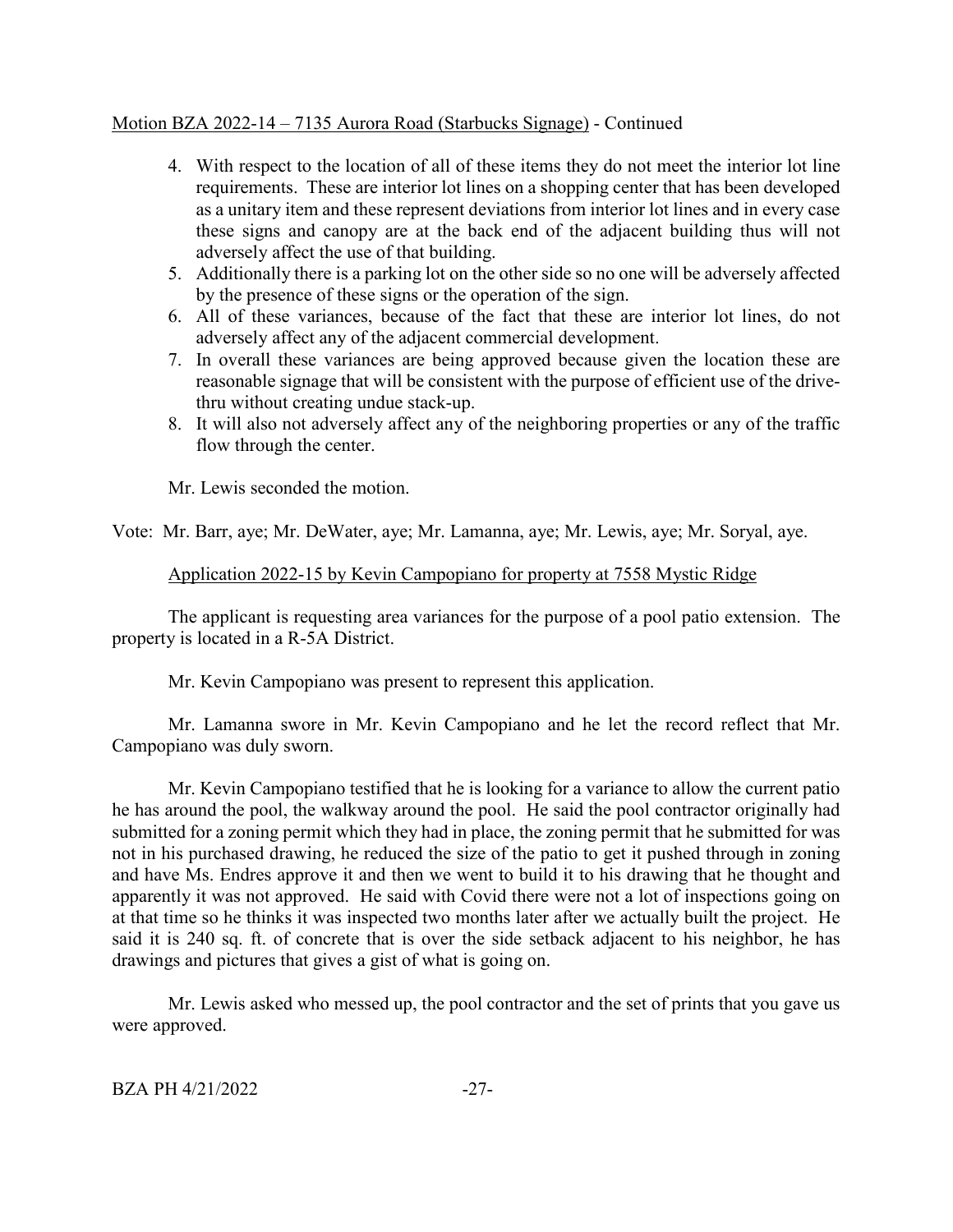Mr. Campopiano said yes.

Mr. Lewis asked where is he tonight.

Mr. Campopiano said he does not know.

Mr. Steven Averill, Assistant Zoning Inspector testified that we have been having a lot of problems with American Pools, they have new office staff and hopefully it will make a difference but we have not yet seen that.

Mr. Lewis said so the good news is the Canyon Woods HOA approved your requested revision so the HOA is okay with it.

Mr. Campopiano said correct.

Mr. Lewis said which relieves one potential conflict.

Mr. Campopiano said right.

Mr. Lamanna said the ultimate pie lot.

Mr. Lewis said it is symmetric.

Mr. Lamanna said it does make a little bit of a problem when you get to the back end of the lot with a 50' building line.

Mr. Lewis asked if Canyon is 15'.

Mr. Campopiano said 15', yes.

Mr. Lamanna said your corners are over.

Mr. Campopiano said the corners of the concrete.

Mr. Lamanna said that is a total of.

Mr. Campopiano said 240 sq. ft.

Mr. Lewis said there are only two options, HOA approved it so what are the options, saw cut them off or leave it as is and the HOA approved it and he has a ton of screening.

Mr. Soryal said there is nobody here complaining.

Mr. DeWater asked Mr. Averill if he received any complaints from any of the neighbors.

BZA PH 4/21/2022 -28-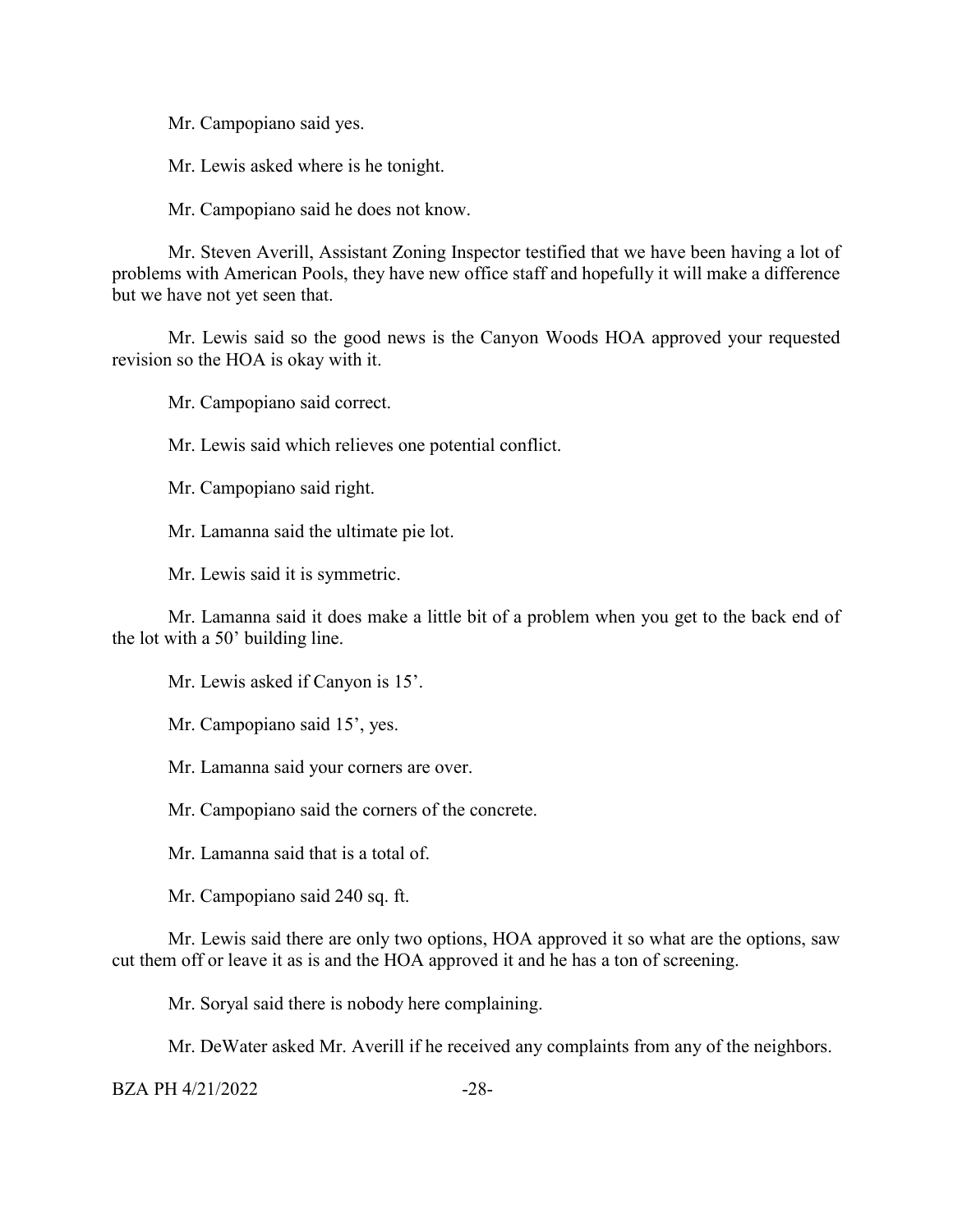Mr. Averill said we have not, no, the neighbors all have pools or we are waiting for them to be put in.

Mr. Lamanna said it is less than 1%.

The board viewed the aerial of the subject property.

Mr. Campopiano said that is American Pools there and over there that is Highland at the top.

Since there was no further testimony, this application was concluded.

# Motion BZA 2022-15 – 7558 Mystic Ridge

Mr. Lamanna moved to grant the applicant the following variances for the purpose of maintaining uncovered swimming pool patio areas.

- 1. A variance to the minimum east side yard setback of 15' to 4' for a variance of 11'.
- 2. A variance to the minimum west side yard setback of 15' to 7'4" for a variance of 7'8".
- 3. A variance to the minimum rear yard setback of 50' to 46'5" for a variance of 3'7".

Based on the following findings of fact:

- 1. This is an as-built request due to an error in construction and an error in the plans submitted for approval.
- 2. The application has been approved by the Homeowner's Association.
- 3. The board notes that these are uncovered patios and the variances are limited to the patio being uncovered.
- 4. Because it is an uncovered patio it has minimum effects on the adjacent property owners and will not adversely affect the character of the neighborhood but if that area was to be covered this end conclusion would not necessarily be reached.

Mr. DeWater seconded the motion.

Vote: Mr. Barr, aye; Mr. DeWater, aye; Mr. Lamanna, aye; Mr. Lewis, aye; Mr. Soryal, aye.

Application 2022-18 by Jason Majewski for property at 18540 Geauga Lake Road

The applicant is requesting area variances for the purpose of constructing an accessory building. The property is located in a R-5A District.

Mr. Jason Majewski was present to represent this application.

 $BZA PH 4/21/2022$   $-29-$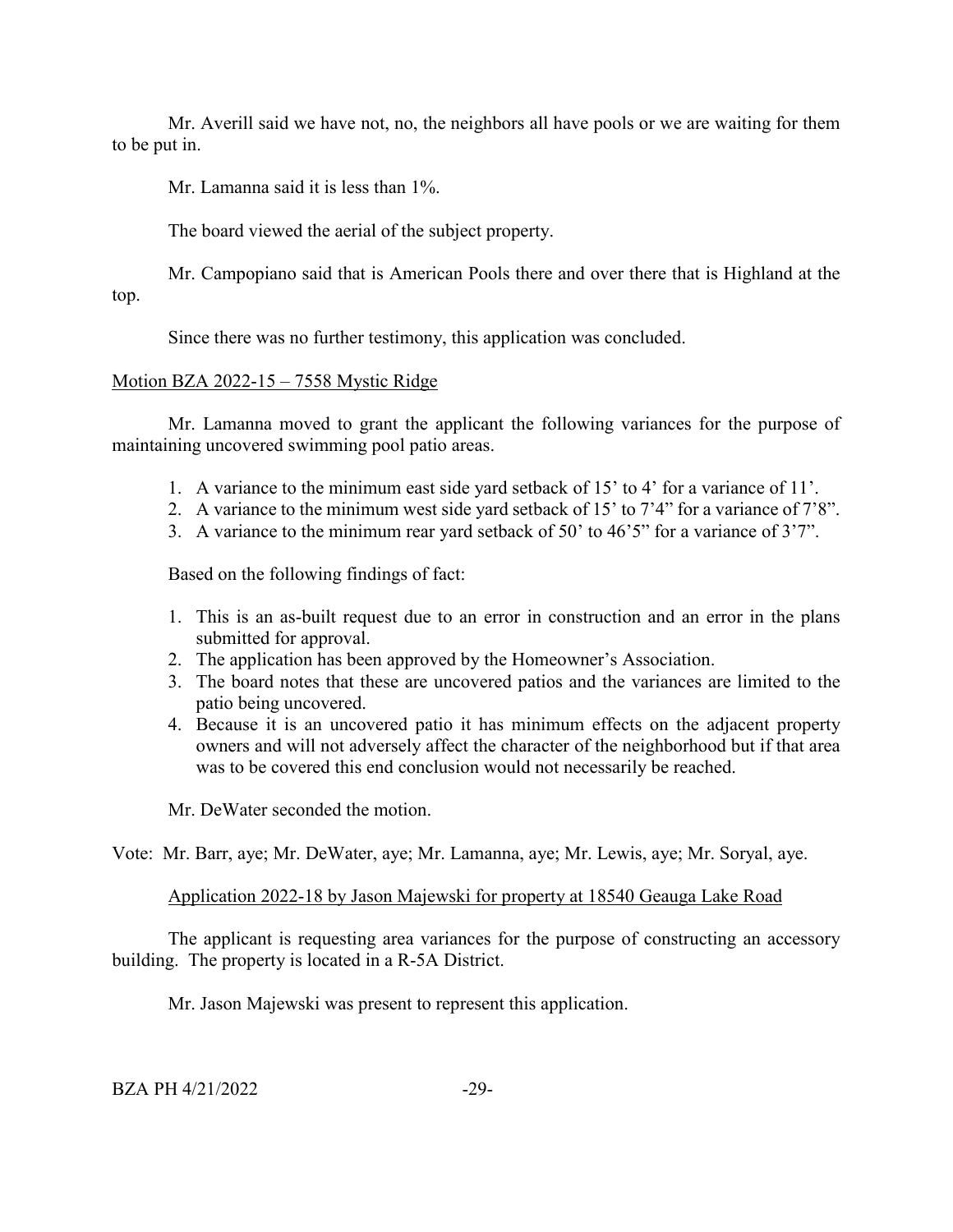Mr. Lamanna swore in Mr. Jason Majewski and he let the record reflect that Mr. Majewski was duly sworn.

Mr. Jason Majewski testified that he would love to construct a 36' x 48' pole barn building that will be in accordance to the 15' setback off the side of the property approximately 50' past the end of the driveway, pretty much the start of it where two large trees in the bare area would be the front garage area. He said this is for primarily storage and parking for vehicles, his and then children's in the future.

Mr. DeWater said there is no business out of it.

Mr. Majewski said no business whatsoever.

Mr. Barr asked what is the other building off there to the right.

Mr. Majewski said that is an elevated tree house for kids, it came with the property when we purchased it in 2015.

Mr. Steven Averill, Zoning Inspector testified that those structures did not have permits and we cleaned all of that up last week.

Mr. Lamanna asked Mr. Averill to zoom out on this property. He asked what the adjacent property is over there that looks rather large.

Mr. Majewski said it is his neighbor of 10 acres and their house is toward the south end of that.

Mr. Lamanna said they are nowhere near you.

Mr. Majewski said the driveway will extend parallel to where the corner of the driveway currently ends, straight back, he will probably allow a little bit of taper to get to the center of the garage but it will all be based off of the 15'.

Mr. Lamanna asked what is the lot size.

Mr. Lewis said 2.8 acres.

Mr. Soryal said the garage door will be facing the street.

Mr. Majewski said correct, there will be one garage door facing the street and then there is a secondary small one for yard equipment towards the back and not come through where the vehicles will be parked.

Mr. Lamanna asked if the lot coverage is okay on this.

 $BZA PH 4/21/2022$   $-30-$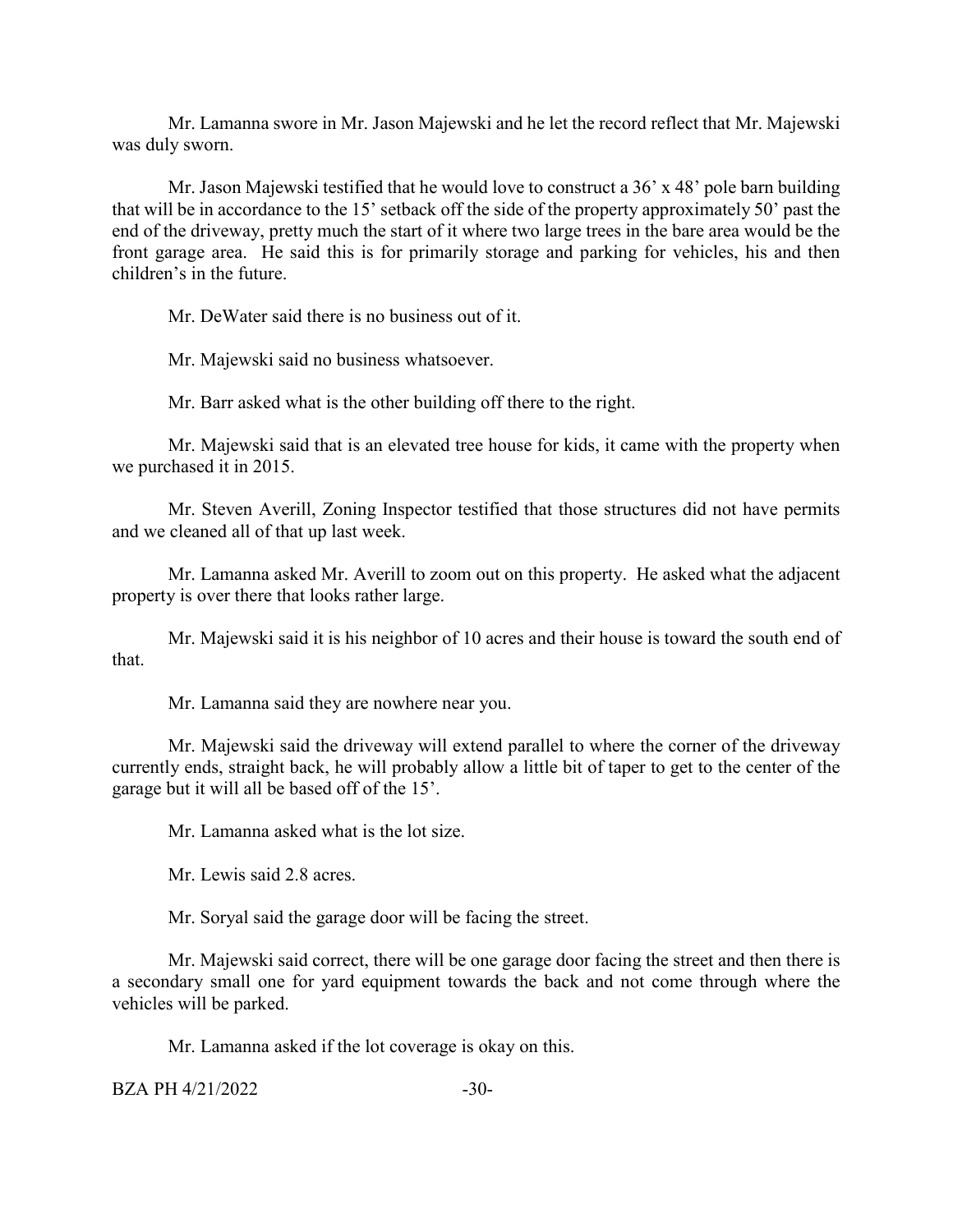Mr. Barr asked if the siding will match the house.

Mr. Majewski said roof color as well as siding.

Mr. Lamanna asked if anybody had any issues.

The board responded no.

Mr. Barr asked if there is anyone else who wants to speak on this.

There was no response.

Mr. DeWater said he needs a sediment control plan.

Since there was no further testimony, this application was concluded.

# Motion BZA 2022-18 – 18540 Geauga Lake Road

Mr. Lamanna moved to grant the applicant the following variances for the purposes of constructing a 1,728 sq. ft. accessory building, 16'7" high as follows:

- 1. A variance to the maximum height from 15' to 16'7" for a variance of 1'5".
- 2. A variance to the maximum accessory size of 300 sq. ft. to 1,728 sq. ft. for a variance of 1,428 sq. ft. with a driveway extension necessary to get to the building and still be within the required lot coverage limitations.

Based on the following findings of fact:

- 1. This is a 2.88 acre lot so the accessory structure is not an unusual size for the lot or with respect to other similar structures in the neighborhood.
- 2. The closest neighbor on the side where this building will be is far, far away on a very large lot from this property so it will not be affected.
- 3. In general there will be no adverse effect on any other neighbor or any adverse effect upon the character of the neighborhood.
- 4. The board does note that the applicant must require a sediment control plan prior to the issuing of the zoning certificate.
- 5. The applicant is going to match the house exterior siding and roofing.
- 6. The applicant will not be using this accessory building for any business not otherwise permitted and properly certificated by zoning.

Mr. DeWater seconded the motion.

Vote: Mr. Barr, aye; Mr. DeWater, aye; Mr. Lamanna, aye; Mr. Lewis, aye; Mr. Soryal, aye.

| BZA PH 4/21/2022 |  |
|------------------|--|
|------------------|--|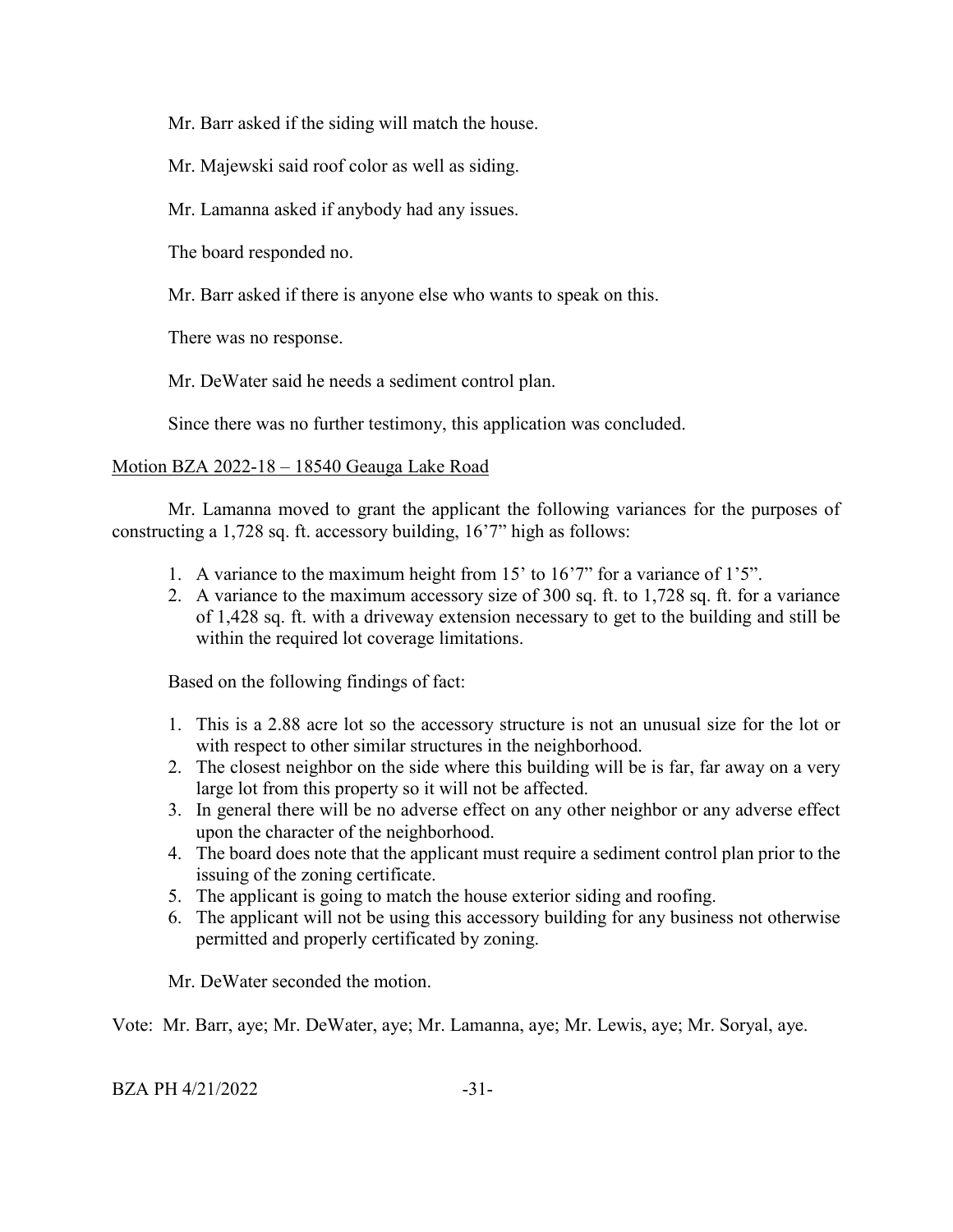Since there was no further testimony, the public hearing was closed at 9:10 P.M.

Respectfully submitted,

Brent Barr, Alternate Ted DeWater Joseph Gutoskey Michael Lamanna, Chairman Todd Lewis, Vice Chairman Lori O'Neill, Alternate Emeil Soryal

Attested to by: Linda L. Zimmerman, Secretary Board of Zoning Appeals

Date: May 19, 2022

## AUDIO RECORDING ON FILE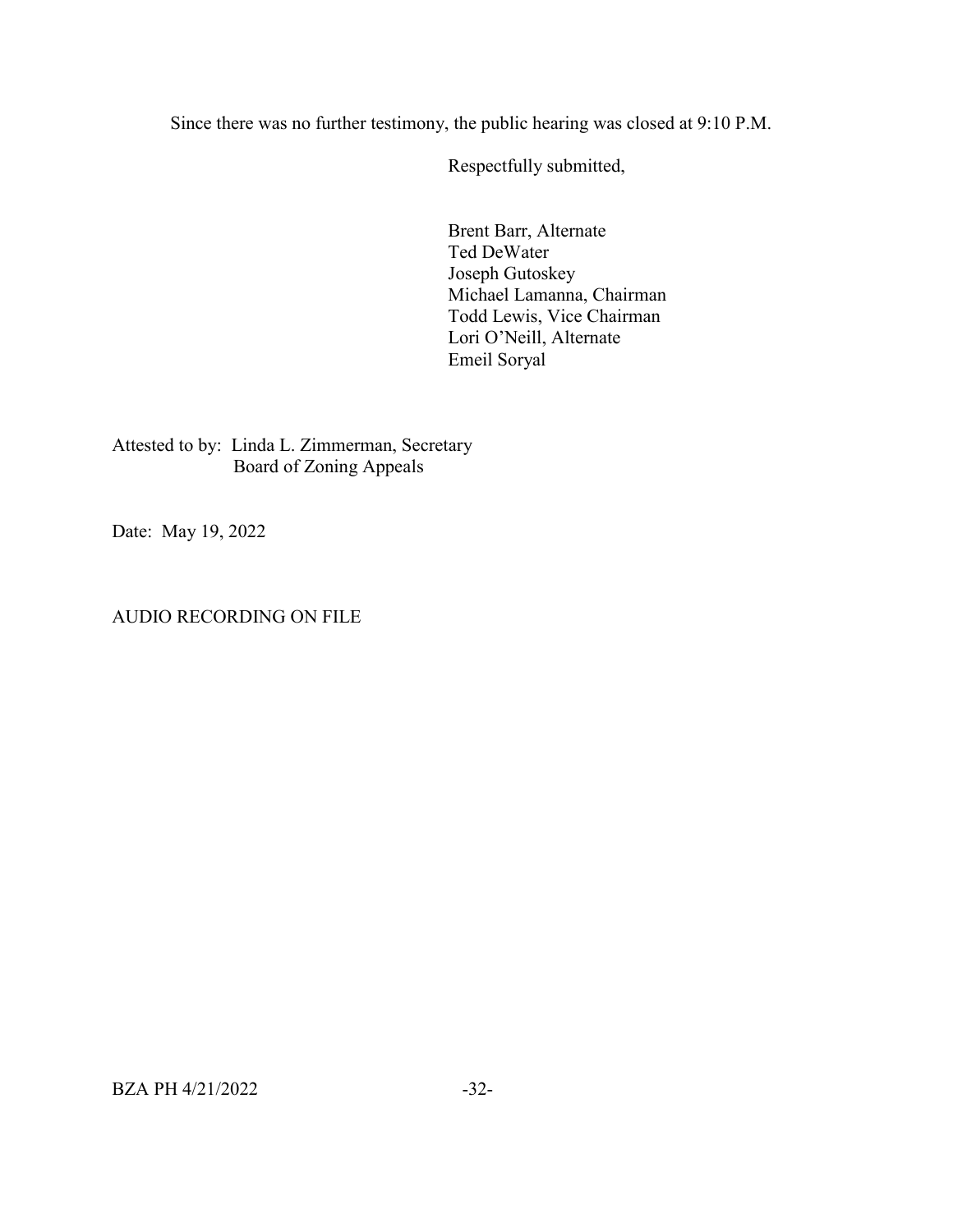## Bainbridge Township, Ohio Board of Zoning Appeals April 21, 2022

The regular meeting of the Bainbridge Township Board of Zoning Appeals was called to order at 9:10 P.M. by Mr. Michael Lamanna, Chairman. Members present were Mr. Brent Barr, Alternate; Mr. Ted DeWater; Mr. Todd Lewis; Ms. Lori O'Neill, Alternate and Mr. Emeil Soryal. Mr. Steven Averill, Assistant Zoning Inspector was present.

Secretary's Note: The minutes for March 17, 2022 were approved at the beginning of the public hearing.

Ms. Lori O'Neill, Alternate met with the board to discuss her concerns and the procedures of the Board of Zoning Appeals.

## APPLICATIONS FOR NEXT MONTH

## Application 2022-19 by Church of the Holy Angels for property at 18205 Chillicothe Road

The applicant is requesting a review and renewal of an existing conditional use permit. The property is located in a R-3A District.

# Application 2022-20 by Constance Hecker for property at 16615 Wren Road and 8300 – 8326 East Washington Street

The applicant is requesting a review and renewal of an existing conditional use permit. The property is located in a CB District.

## Application 2022-21 by CF Golf Dome LLC for property at 8198 Washington Street

The applicant is requesting a transfer of a conditional use permit to a new owner. The property is located in a CB District.

## Application 2022-22 by Rod Ramsey for property at 8654 Taylor May Road

The applicant is requesting area variance(s) for the purpose of installing ground mounted solar panels. The property is located in a R-3A District.

#### Application 2022-23 by Justin Henry for property at 17896 Kingswood Drive

The applicant is requesting area variance(s) for the purpose of constructing a deck. The property is located in a R-3A District.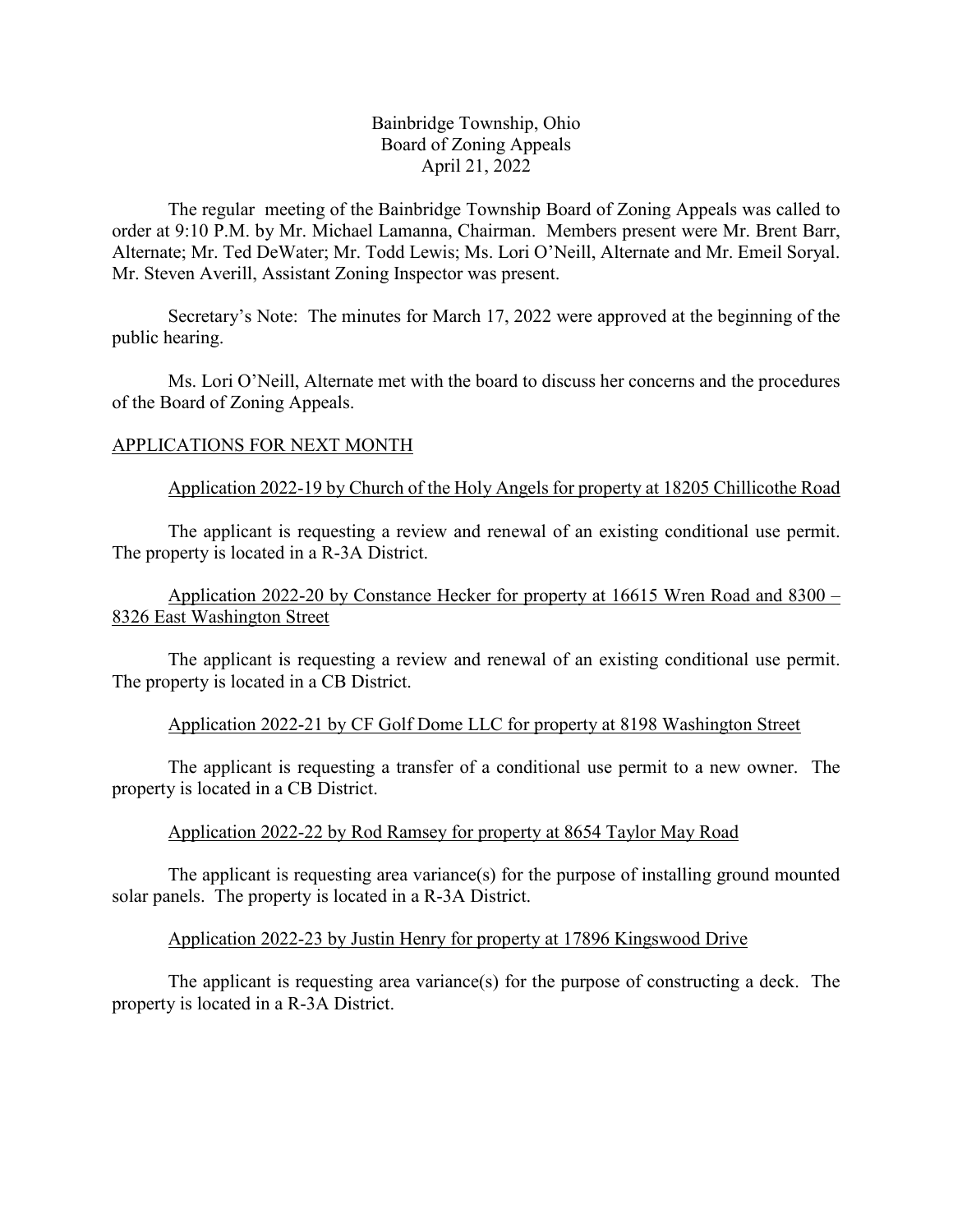# Application 2022-24 by Tim McCaskey for Stephen and Cynthia Charles for property at 17310 Wood Acre Trail

The applicant is requesting area variance(s) for the purpose of constructing a pool, patios and hardscaping. The property is located in a R-5A District.

The Bainbridge Township Board of Zoning Appeals set a public hearing on the above applications for May 19, 2022 at 7:00 P.M. at the Bainbridge Township Community Hall, 17826 Chillicothe Road, Bainbridge Township, Ohio and unanimously resolved to request the Bainbridge Township Board of Trustees to issue a purchase order for legal advertising.